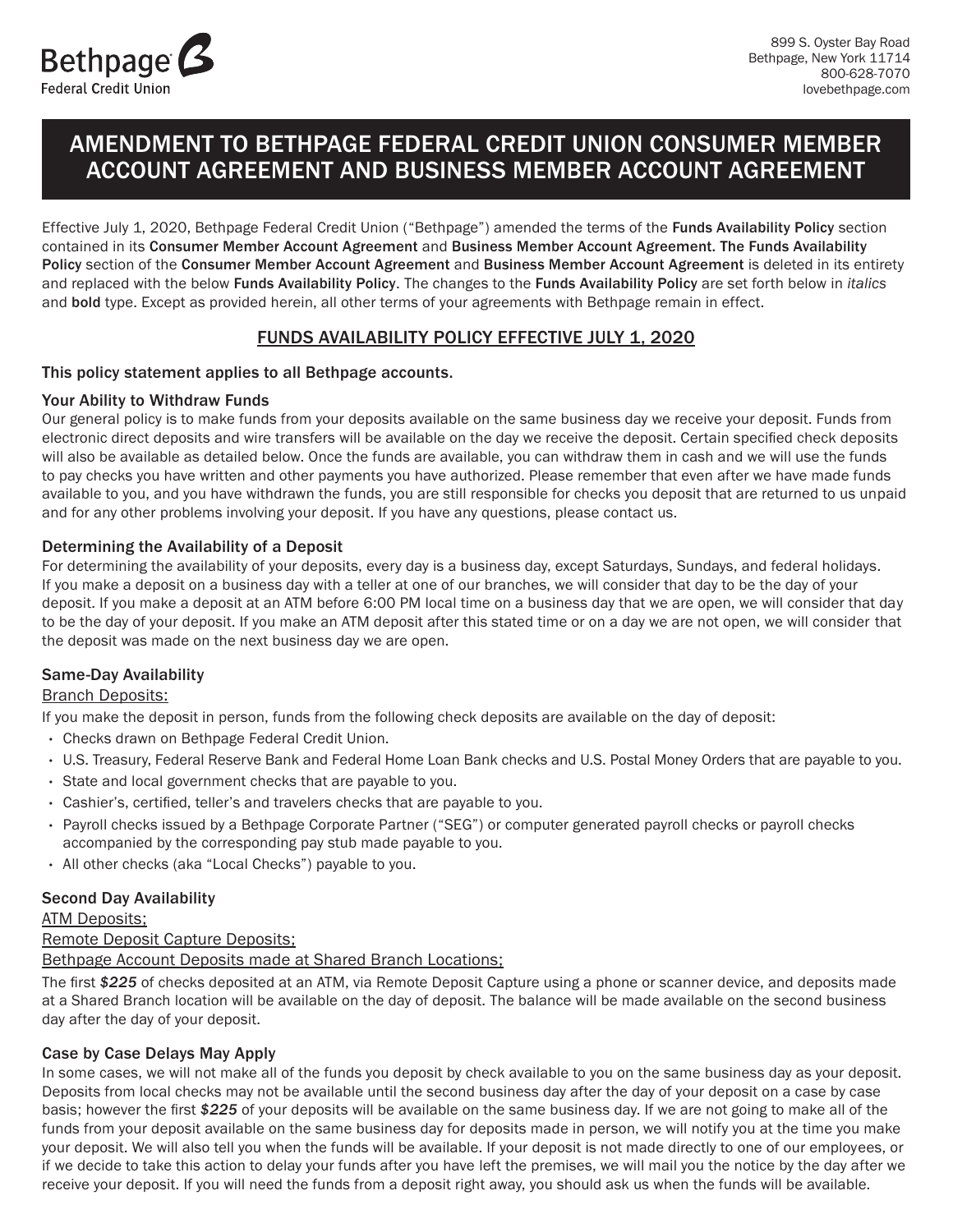

899 S. Oyster Bay Road Bethpage, New York 11714 800-628-7070 [lovebethpage.com](https://lovebethpage.com)

### Longer Delays May Apply

In addition, funds you deposit by check may be delayed for a longer period under the following circumstances:

- We believe the check you are depositing will not be paid.
- • You deposit checks totaling more than *\$5,525* on any one business day to any account(s) you maintain at Bethpage Federal Credit Union.
- You redeposit a check that has been returned unpaid.
- You have overdrawn your account(s) repeatedly in the last six months.
- There is an emergency, such as failure of computer or communications equipment.

 We will notify you if we delay your ability to withdraw funds for any of these reasons, and we will tell you when the funds will be available. The first *\$225* will be available on the day we receive your deposit. The balance will be available no later than the fourth business day after the day of your deposit.

#### Special Rules for New Member Accounts

If you are a new member, the following special rules will apply during the first thirty (30) days your account is open:

- • Funds from deposits of cash, electronic direct deposits, and wire transfers to your account will be available on the day we receive the deposit.
- • Payroll checks issued by a Bethpage Corporate Partner ("SEG") or computer generated payroll checks or payroll checks accompanied by the corresponding pay stub made payable to you, will be available on the day we receive the deposit.
- • The first *\$5,525* of a day's total deposits of cashier's, certified, tellers, travelers, and federal, state and local government checks payable to you will be available on the day we receive the deposit. The balance will be available on the fourth business day after the day of your deposit.
- • The first *\$225* of a day's total deposits of personal checks payable to you, drawn on a financial institution other than Bethpage Federal Credit Union will be available on the day we receive the deposit. The balance will be available on the fourth business day after the day of your deposit.

#### Holds on Other Funds

#### Check Cashing:

 If we cash a check for you that is drawn on another financial institution, we may withhold the availability of a corresponding amount of funds that are already in your account. (These funds will be available at the time funds from the check we cashed would have been available if you had deposited the check.)

#### Other Accounts:

 If we accept for deposit a check that is drawn on another financial institution, we may make funds from the deposit available for withdrawal immediately but delay your availability to withdraw a corresponding amount of funds that you have on deposit in another account with us. The funds in the other account would then not be available for withdrawal until the time periods that are described elsewhere in this disclosure.

#### Please ask us if you are unsure about when funds from a deposit will be available.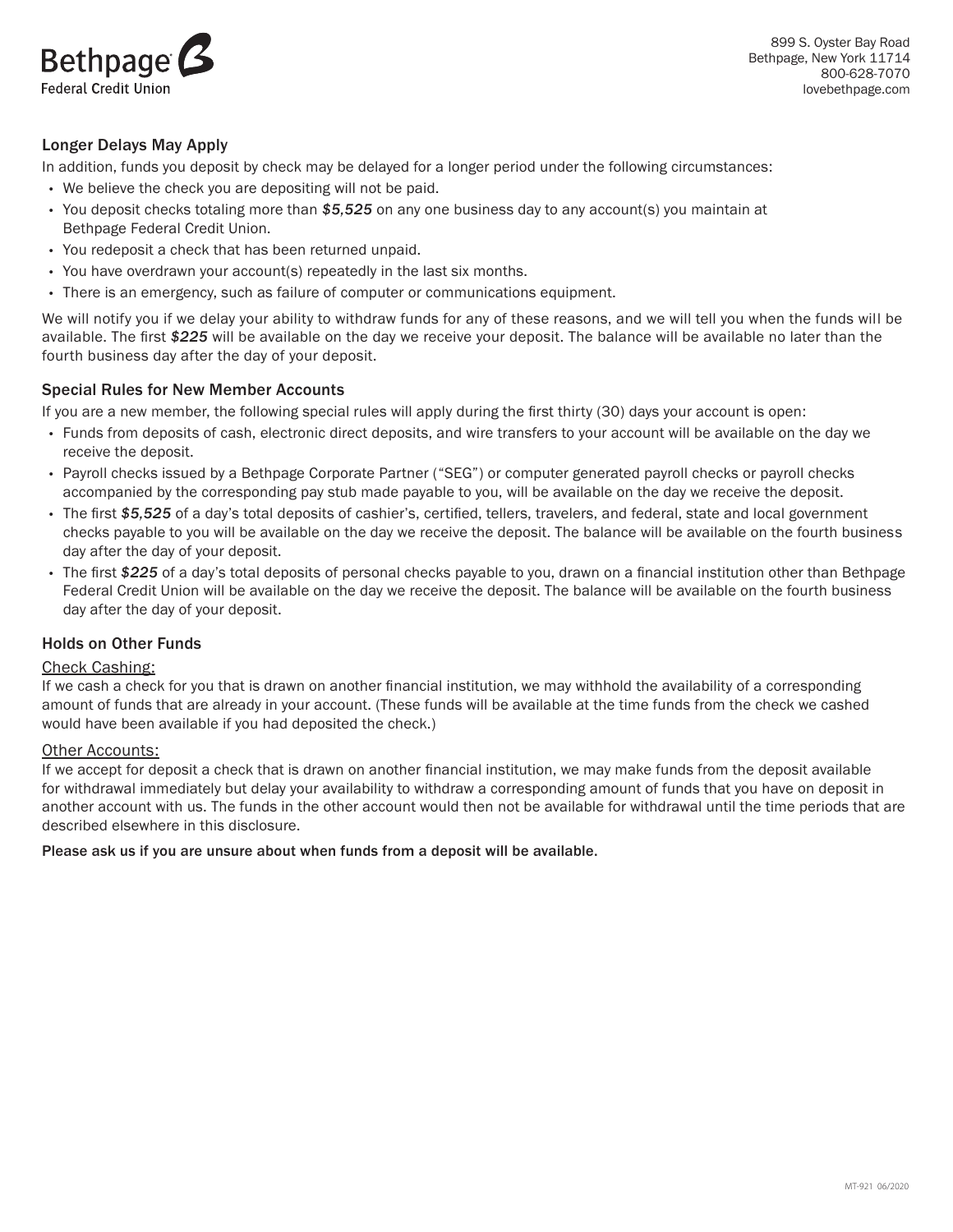

 899 S. Oyster Bay Road Bethpage, NY 11714-1030 800-628-7070 <www.lovebethpage.com>

# Business Member Account Agreement.

 *Effective October 20, 2017.* 

# Important account information for our members:

- Terms and Conditions
- Wire Transfer Agreement and Disclosure
- Funds Availability Policy
- Substitute Checks and Your Rights
- Electronic Funds Transfers Agreement and Disclosure
- Business Products Information

 *Please retain this agreement for your records.*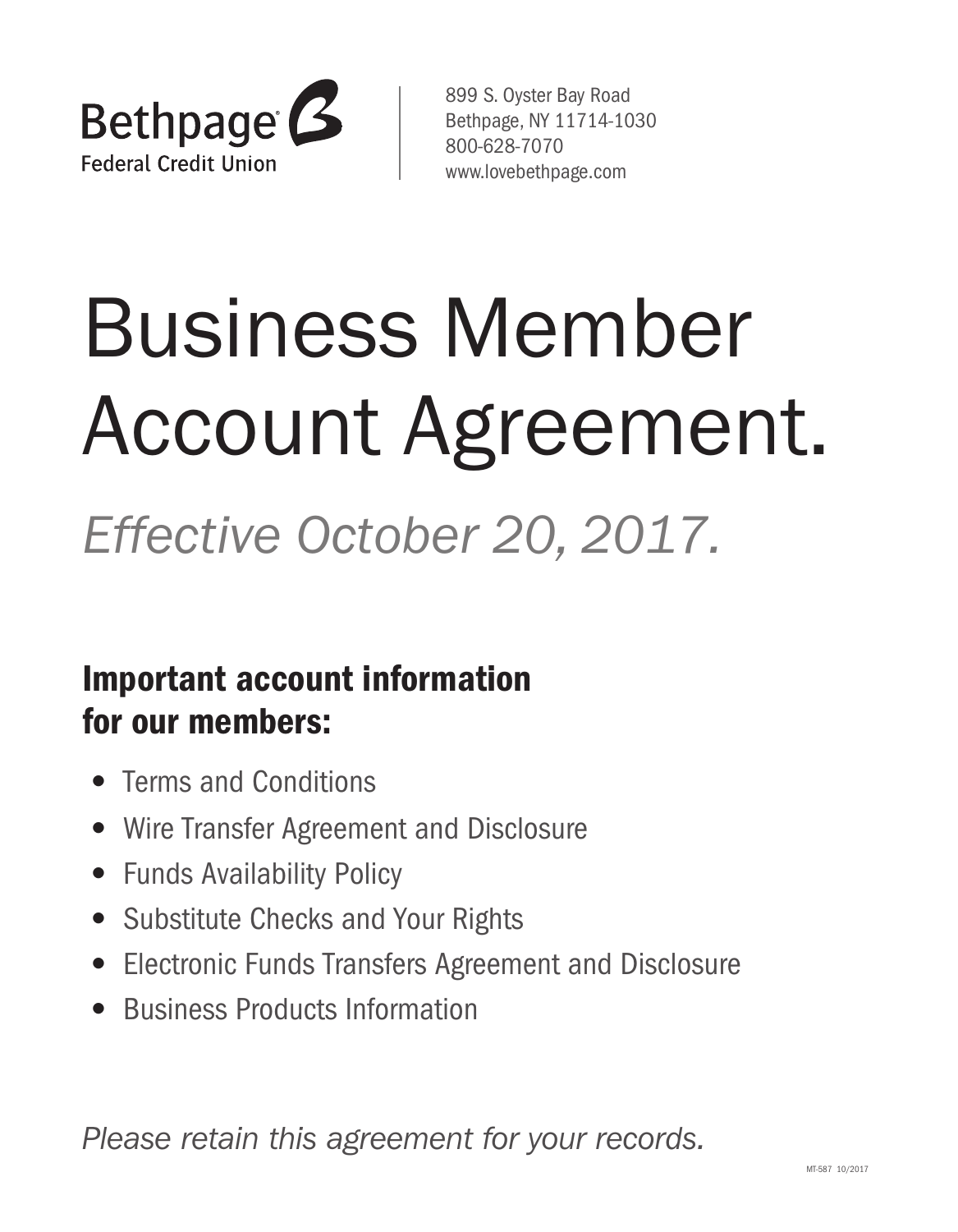# TABLE OF CONTENTS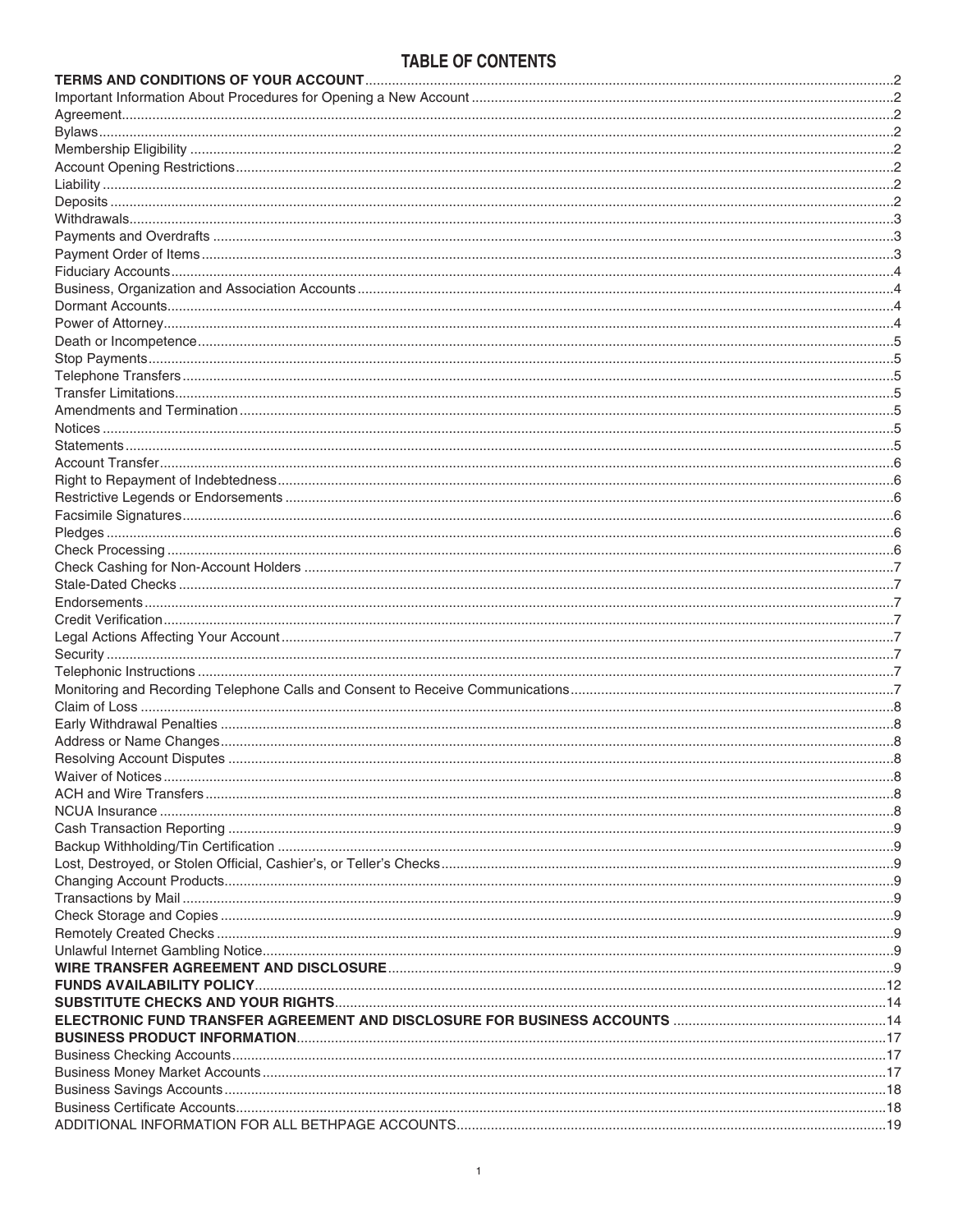# **TERMS AND CONDITIONS OF YOUR ACCOUNT**

<span id="page-4-0"></span> **IMPORTANT INFORMATION ABOUT PROCEDURES FOR OPENING A NEW ACCOUNT -** To help the government fight the funding of terrorism and money laundering activities, federal law requires all financial institutions to obtain, verify, and record information that identifies each person who opens an account.

 What this means for you: When you open an account, we will ask for your name, address, date of birth, and other information that will allow us to identify you. We may also ask to see your driver's license or other identifying documents.

 **AGREEMENT -** This document, along with any other documents we give you pertaining to your account(s), is a contract that establishes rules which control your account(s) with us. Please read this carefully and retain it for future reference. If you sign the signature card or open or continue to use the account, you agree to these rules. These rules are subject to change and by continuing to have an account with us, you agree to the changes. You will receive a separate schedule of rates, qualifying balances, and fees if they are not included in this document. If you have any questions, please call us.

 This agreement is subject to applicable federal laws, the laws of the state of New York and other applicable rules such as the operating letters of the Federal Reserve Banks and payment processing system rules (except to the extent that this agreement can and does vary such rules or laws). The body of state and federal law that governs our relationship with you, however, is too large and complex to be reproduced here. The purpose of this document is to:

- (1) summarize some laws that apply to common transactions;
- (2) establish rules to cover transactions or events which the law does not regulate;
- (3) establish rules for certain transactions or events which the law regulates but permits variation by agreement; and
- (4) give you disclosures of some of our policies to which you may be entitled or in which you may be interested.

 If any provision of this document is found to be unenforceable according to its terms, all remaining provisions will continue in full force and effect. We may permit some variations from our standard agreement, in our sole discretion from time to time. Nothing in this document is intended to vary our duty to act in good faith and with ordinary care when required by law.

 As used in this document the words "we," "our," and "us" mean the financial institution and the words "you" and "your" mean the account holder(s) and anyone else with the authority to deposit, withdraw, or exercise control over the funds in the account. However, this agreement does not intend, and the terms "you" and "your" should not be interpreted, to expand an individual's responsibility for an organization's liability. If this account is owned by a corporation, partnership or other organization, individual liability is determined by the laws generally applicable to that type of organization. The headings in this document are for convenience or reference only and will not govern the interpretation of the provisions. Unless it would be inconsistent to do so, words and phrases used in this document should be construed so the singular includes the plural and the plural includes the singular.

 **BYLAWS -** Our bylaws, which we may amend from time to time, establish basic rules about our credit union policies and operations which affect your account and membership. You may obtain a copy of the bylaws on request. Our right to require you to give us notice of your intention to withdraw funds from your account is described in the bylaws. Unless we have agreed otherwise, you are not entitled to receive any original item after it is paid, although you may request that we send you an item(s) or a copy of an item(s). Dividends are based on current earnings and available earnings of the credit union, after providing for required reserves.

 **MEMBERSHIP ELIGIBILITY -** To join Bethpage Federal Credit Union, you must purchase and maintain at least one share as required by the credit union's bylaws. A joint tenant on any account offered by this credit union cannot vote, borrow money, or hold office, unless the joint tenant is also a qualified member.

 **ACCOUNT OPENING RESTRICTIONS -** Bethpage has elected not to open business accounts for (i) Money Service businesses (MSBs) or its agents as defined in the Non-Bank Financial Institutions - Overview section of the Federal Financial Institutions Examination Council ("FFIEC") BSA/AML Examination Manual, (ii) marijuana businesses and related marijuana businesses, and (iii) Third Party Payment Processors (TPPPs). Bethpage reserves the right to deny membership to any other entity on the Non-Bank Financial Services list or mitigate its risk exposure. Business Accounts that participate in unlawful internet gambling transactions are prohibited by UIGEA (Unlawful Internet Gambling Enforcement Act). If prohibited transactions are conducted, Bethpage reserves the right to close the accounts.

 **LIABILITY -** You agree, for yourself (and the person or entity you represent if you sign as a representative of another) to the terms of this account and the schedule of charges. You authorize us to deduct these charges, without notice to you, directly from the account balance as accrued. You will pay any additional reasonable charges for services you request which are not covered by this agreement.

 Each of you also agrees to be jointly and severally (individually) liable for any account shortage resulting from charges or overdrafts, whether caused by you or another with access to this account. This liability is due immediately, and can be deducted directly from the account balance whenever sufficient funds are available. You have no right to defer payment of this liability, and you are liable regardless of whether you signed the item or benefited from the charge or overdraft.

 You will be liable for our costs as well as for our reasonable attorneys' fees, to the extent permitted by law, whether incurred as a result of collection or in any other dispute involving your account. This includes, but is not limited to, disputes between you and another joint owner; you and an authorized signer or similar party; or a third party claiming an interest in your account. This also includes any action that you or a third party takes regarding the account that causes us, in good faith, to seek the advice of an attorney, whether or not we become involved in the dispute. All costs and attorneys' fees can be deducted from your account when they are incurred, without notice to you.

 **DEPOSITS -** We will give only provisional credit until collection is final for any items, other than cash, we accept for deposit (including items drawn "on us"). Before settlement of any item becomes final, we act only as your agent, regardless of the form of endorsement or lack of endorsement on the item and even though we provide you provisional credit for the item. We may reverse any provisional credit for items that are lost, stolen, or returned. Unless prohibited by law, we also reserve the right to charge back to your account the amount of any item deposited to your account or cashed for you which was initially paid by the payor bank and which is later returned to us due to an allegedly forged, unauthorized or missing endorsement, claim of alteration, encoding error or other problem which in our judgment justifies reversal of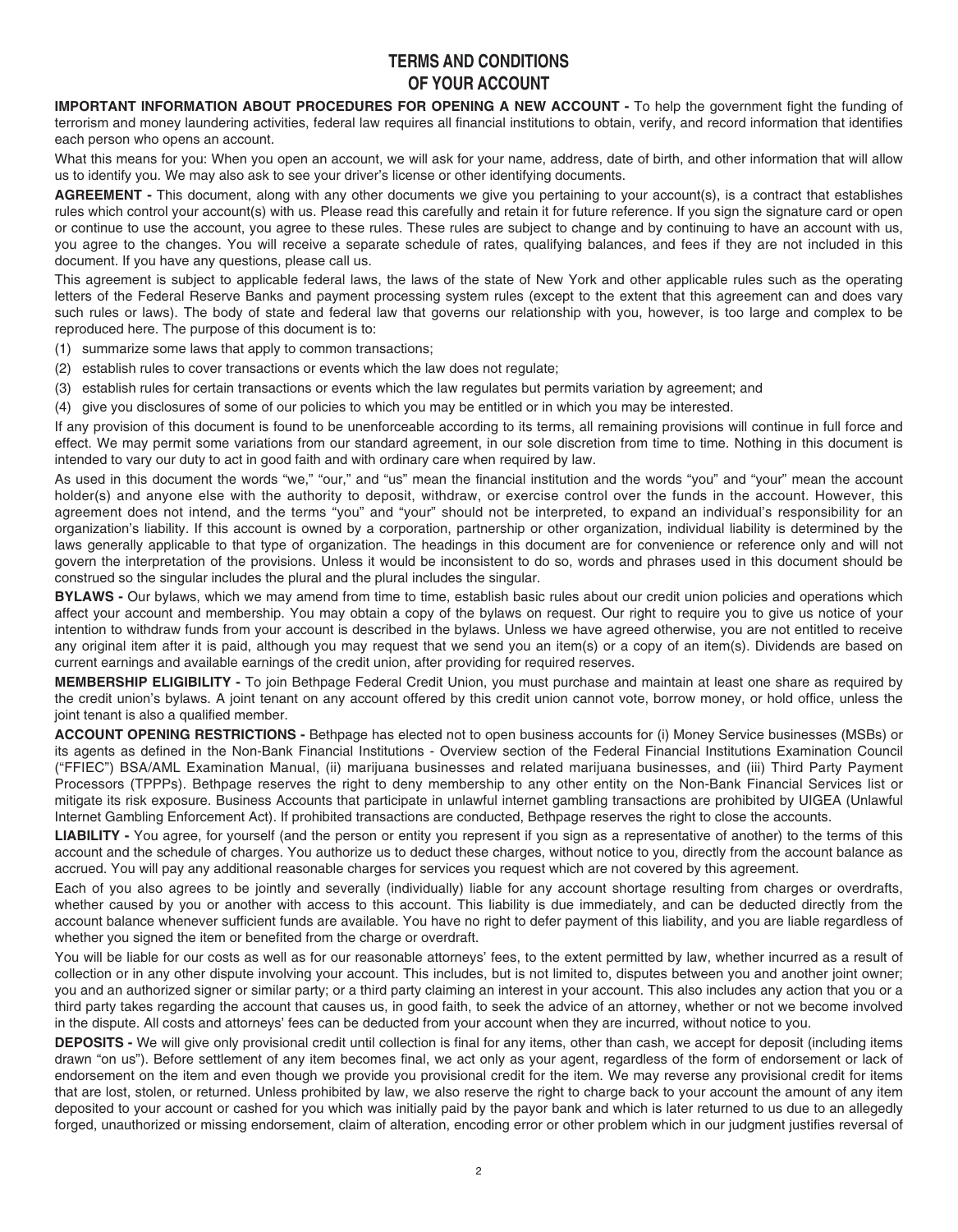<span id="page-5-0"></span> credit. You authorize us to attempt to collect previously returned items without giving you notice, and in attempting to collect we may permit the payor bank to hold an item beyond the midnight deadline. Actual credit for check deposits payable in foreign currency will be at the exchange rate in effect on final collection in U.S. dollars. We are not responsible for transactions by mail until we actually receive them. We will treat and record all transactions received after our "daily cutoff time" on a business day we are open, or received on a day we are not open for business, as if initiated on the next business day that we are open. At our option, we may take an item for collection rather than for deposit. If we accept a third-party check for deposit, we may require any third-party endorsers to verify or guarantee their endorsements, or endorse in our presence.

#### **WITHDRAWALS -**

 **Generally -** Unless clearly indicated otherwise on the account records, any of you, acting alone, who signs to open the account or has authority to make withdrawals may withdraw or transfer all or any part of the account balance at any time. Each of you (until we receive written notice to the contrary) authorizes each other person who signs or has authority to make withdrawals to endorse any item payable to you or your order for deposit to this account or any other transaction with us.

 **Postdated checks -** A postdated check is one which bears a date later than the date on which the check is written. We may properly pay and charge your account for a postdated check even if it is presented for payment prior to the date of the check. You may not write postdated checks and Bethpage will not be liable in any way for payment of postdated checks, or non-payment of other items due to the payment of postdated checks.

 **Checks and withdrawal rules -** If you do not purchase your check blanks from us, you must be certain that we approve the check blanks you purchase. We may refuse any withdrawal or transfer request which you attempt on forms not approved by us or by any method we do not specifically permit. We may refuse any withdrawal or transfer request which is greater in number than the frequency permitted. We will use the date the transaction is completed by us (as opposed to the date you initiate it) to apply the frequency limitations. In addition, we may place limitations on the account until your identity is verified.

 Even if we honor a nonconforming request, we are not required to do so later. If you violate the stated transaction limitations (if any), in our discretion we may close your account or reclassify it as a transaction account. If we reclassify your account, your account will be subject to the fees and earnings rules of the new account classification.

 If we are presented with an item drawn against your account that would be a "substitute check," as defined by law, but for an error or defect in the item introduced in the substitute check creation process, you agree that we may pay such item.

 See the funds availability policy disclosure for information about when you can withdraw funds you deposit. For those accounts to which our funds availability policy disclosure does not apply, you can ask us when you make a deposit when those funds will be available for withdrawal. An item may be returned after the funds from the deposit of that item are made available for withdrawal. In that case, we will reverse the credit of the item.

 We may determine the amount of available funds in your account for the purpose of deciding whether to return an item for insufficient funds at any time between the time we receive the item and when we return the item or send a notice in lieu of return. We need only make one determination, but if we choose to make a subsequent determination, the account balance at the subsequent time will determine whether there are insufficient available funds.

 **Multiple signatures, electronic check conversion, and similar transactions -** An electronic check conversion transaction is a transaction where a check or similar item is converted into an electronic fund transfer as defined in the Electronic Fund Transfers regulation. In these types of transactions the check or similar item is either removed from circulation (truncated) or given back to you. As a result, we have no opportunity to review the check to examine the signatures on the item. You agree that, as to these or any items as to which we have no opportunity to examine the signatures, you waive any requirement of multiple signatures.

 **PAYMENTS AND OVERDRAFTS -** Bethpage is under no obligation to pay a check or other item presented for payment which exceeds the Available Balance in your account. The Available Balance takes into account funds available for automatic transfer from a linked Line of Credit account, amounts deducted from the Available Balance for pending debits not yet posted to your account plus any holds on deposits. Bethpage may, at its election, choose to pay a check or other item even if such payment creates an overdraft in the account. If checks are written or debits initiated for amounts in excess of the account Available Balance, Bethpage may transfer funds from any Business Savings Account maintained by the business entity whose name appears on the Business Account Signature Card, to repay the overdraft in this account.

 **PAYMENT ORDER OF ITEMS -** The order in which items are paid is important if there is not enough money in your account to pay all of the items that are presented. The payment order can affect the number of items overdrawn or returned unpaid and the amount of the fees you may have to pay.

#### **HOW TRANSACTIONS ARE POSTED TO YOUR ACCOUNT**

 This section explains generally how and when we post transactions. This information may assist you with understanding how much money you have and how much may be available to you at any given time. The processing order may differ from the order you make the transactions and could also impact your Available and Total balances.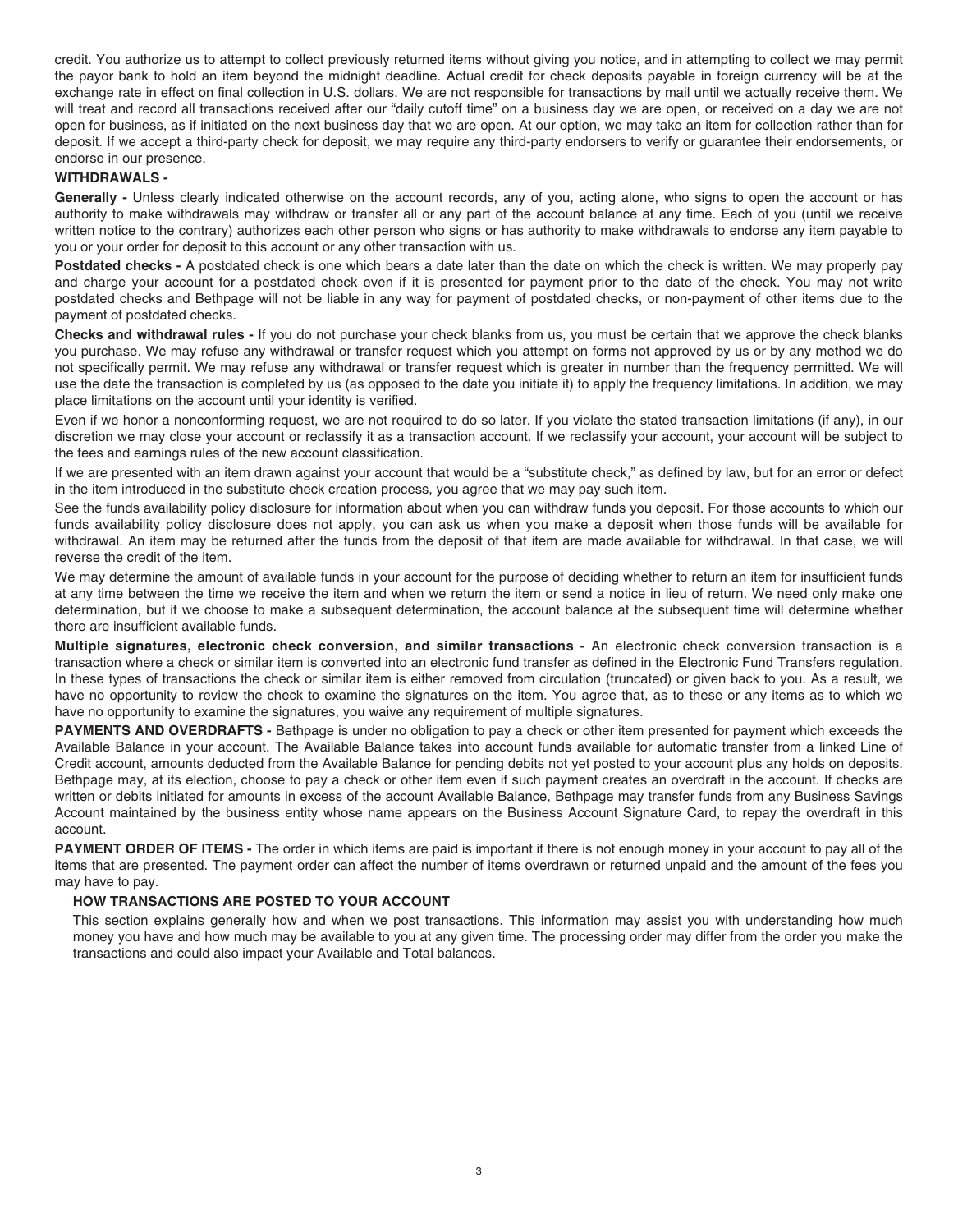| <b>Transaction Type</b>           | <b>Description and Order</b>                                                                                                                                                                                                                                                                                                                                                                                                                                                                   |
|-----------------------------------|------------------------------------------------------------------------------------------------------------------------------------------------------------------------------------------------------------------------------------------------------------------------------------------------------------------------------------------------------------------------------------------------------------------------------------------------------------------------------------------------|
| "Real Time" transactions          | Certain transactions are considered "Real Time" transactions that occur and post to<br>your account generally when they are initiated during the course of the day. These<br>include for example, ATM Transactions, Teller Transactions, POS Debit Card<br>Transactions processed through the PIN network, Wire Transfers and other account<br>transfers you initiate in the Branch, ATM, Call Center or Bethpage Online Banking.                                                              |
| <b>Other "Batch" Transactions</b> | Other transactions are grouped together in batches by similar transaction types, and<br>post to your account at various times during the day. Credits in each batch post first<br>and debits generally post in lowest to highest amount order:<br>ACH credits & debits (3 files processed at various times during the day).<br>Bethpage online bill payments, check payments and similar items.<br>POS transactions processed through the Mastercard network can settle<br>throughout the day. |
| <b>Bank Initiated</b>             | Bank initiated fees such as overdraft or returned check fees will generally post<br>after the transaction to which it applies for ACH and items such as checks, or at<br>the end of the processing cycle for online banking and POS debit card<br>transactions.<br>Interest posting and automatic account transfers generally post at the end of our<br>processing day.                                                                                                                        |

 **FIDUCIARY ACCOUNTS -** Accounts may be opened by a person acting in a fiduciary capacity. A fiduciary is someone who is appointed to act on behalf of and for the benefit of another. We are not responsible for the actions of a fiduciary, including the misuse of funds. We reserve the right to require such documents and authorizations as we may deem necessary or appropriate to satisfy us that the person(s) requesting or directing the withdrawal of funds held in the account have the authority to withdraw such funds. This applies at the time of account opening and at all times thereafter. If you open an attorney trust account, including an Interest on Lawyers Trust Account (IOLTA) or similar account, you authorize us to notify the appropriate state agency if the account is overdrawn or checks are dishonored, if applicable state requires notice of those events.

 **BUSINESS, ORGANIZATION AND ASSOCIATION ACCOUNTS -** If the account is not owned by a natural person (for example, if it is owned by a corporation, partnership, limited liability company, sole proprietorship, unincorporated association, etc.), then the account holder must provide us with evidence to our satisfaction of the authority of the individual who signs the signature card to act on behalf of the account holder. We will also conduct due diligence to determine the individuals that own and control the corporation, partnership, limited liability company, sole proprietorship, unincorporated association. No Payable on Death (POD) beneficiary designation or other designation shall apply to the account. On any transactions involving the account, we may act on the instructions of the person(s) authorized in the resolutions, banking agreement, or certificate of authority to act on behalf of the account holder. You agree to notify us in writing of any changes in the person(s) authorized, or the form of ownership or the conversion to a different type of business entity. We may rely on your written authorization until such time as the credit union is informed of changes in writing and has had a reasonable time to act upon such notice. You agree that Bethpage shall have no notice of any breach of fiduciary duties arising from any transactions by any agent of the account owner, unless Bethpage has actual notice of such breach. Bethpage may consider your business as continuing as described on the business account application you completed until Bethpage has received written notice from at least one of the business owners (or person designated by the business) and has had a reasonable time to act on that notice. Bethpage may require that third-party checks payable to a business may not be cashed, but must be deposited to a business account. If we receive conflicting instructions or a dispute arising as to authorization with regard to the handling of the account, you agree we may place a hold on the account until such conflict or dispute is resolved to our satisfaction and we will not be liable for dishonored items as a result of such hold. A business owner is the only individual entitled to add and delete authorized signers. This may be accomplished by completing business account documentation.

 **DORMANT ACCOUNTS -** In New York, your account will be considered dormant if all of the following occur for three consecutive years: (1) deposits are not made to your account; (2) withdrawals are not made to your account; or (3) the credit union does not receive any correspondence from you which indicates that you know that your account with the credit union is still in existence. Dividend crediting is not considered a deposit for this purpose. In accordance with the N.Y. State Dormant Property Law, dormant funds will be turned over to the State of New York. You may submit a claim for return of the funds to: Office of the State Controller, Office of Unclaimed Funds, 110 State Street Albany, New York 12236.

 Dormant funds will be turned over in other states in accordance with that state's law. Subject to applicable law, we will charge your account dormancy and escheatment fees as well as charges for costs related to delivery of abandoned property to the State.

 **Inactive Member Savings Accounts -** Inactivity fees may be charged to your account for each month your account remains inactive after 12 months. An account is considered inactive if; there has been no deposit and/or withdrawal activity and your member share savings account has a balance of \$100 or less and is the only non-investment product you have with Bethpage. (See Fee Schedule for additional information.)

 **POWER OF ATTORNEY -** You may wish to appoint an agent to conduct transactions on your behalf. (We, however, have no duty or agreement whatsoever to monitor or insure that the acts of the agent are for your benefit.) This may be done by allowing your agent to act on your behalf pursuant to a valid power of attorney. A power of attorney continues until your death. We may continue to honor the transactions of the agent until: (a) we have received written notice or have actual knowledge of the termination of the authority or the death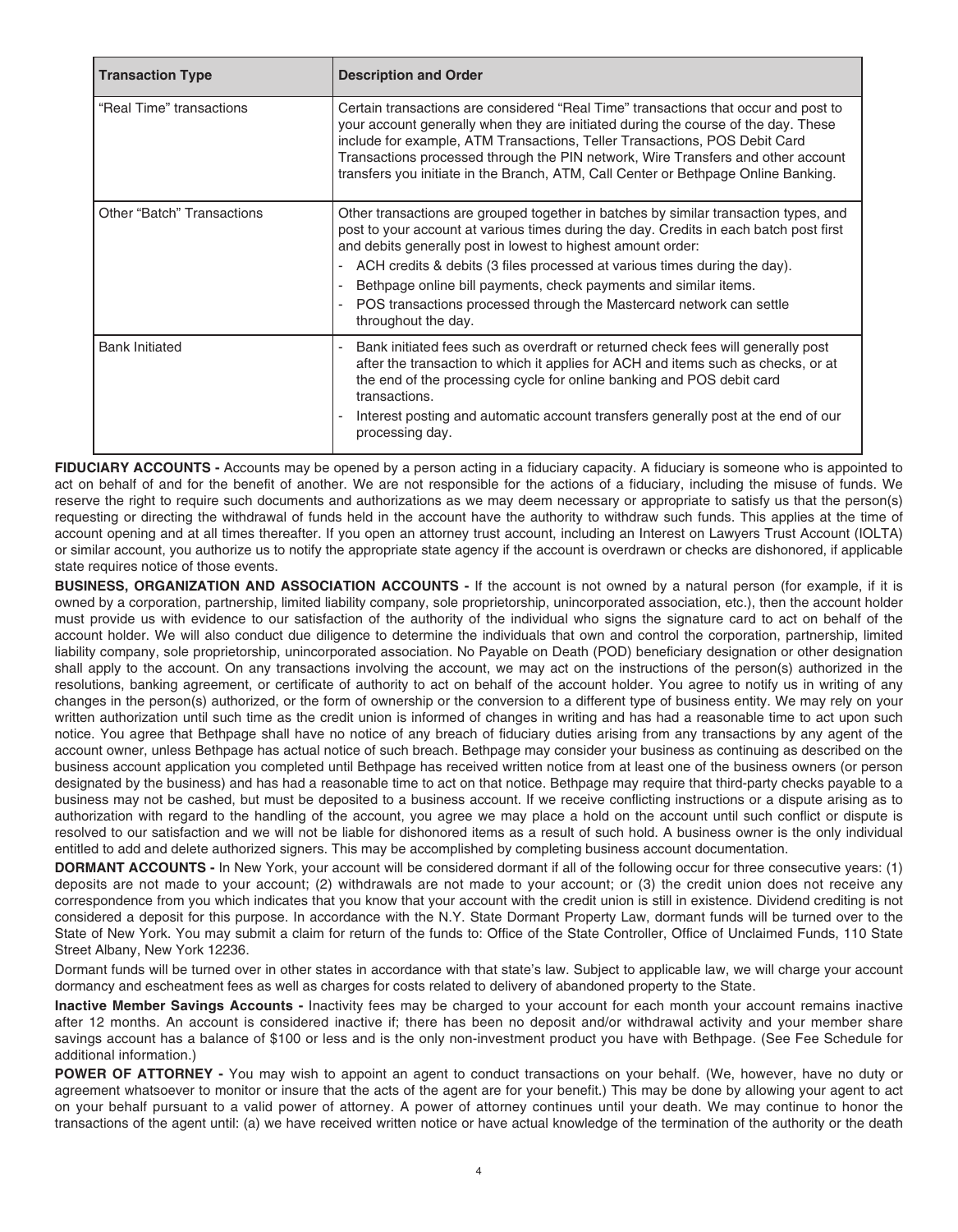<span id="page-7-0"></span> of an owner, and (b) we have had a reasonable opportunity to act on that notice or knowledge. You agree not to hold us responsible for any loss or damage you may incur as a result of our following instructions given by an agent acting under a valid power of attorney.

 The New York General Obligations Law provides for statutory forms of power of attorney (the "New York Statutory Short Form"), which must be accepted by us if in proper form and properly completed and executed. If other than the New York Statutory Short Form is used, or a non New York State power of attorney is presented, we will be under no obligation to accept the power of attorney unless it is in a form acceptable to us in our sole and absolute discretion.

 We may refuse to comply with a power of attorney for reasonable cause and/or until agent (or agents if applicable) executes an affidavit provided by Bethpage.

 **DEATH OR INCOMPETENCE -** You agree to notify us promptly if any person with a right to withdraw funds from your account(s) dies or is adjudicated (determined by the appropriate official) incompetent. We may continue to honor your checks, items, and instructions until: (a) we know of your death or adjudication of incompetence, and (b) we have had a reasonable opportunity to act on that knowledge. You agree that we may pay checks drawn on or before the date of death or adjudication of incompetence for up to ten (10) days after your death or adjudication of incompetence unless ordered to stop payment by someone claiming an interest in the account.

 **STOP PAYMENTS -** A stop-payment order for a check written on your account must be given in the manner required by law and must be received in time to give us a reasonable opportunity to act on it. When you place your stop payment order we will tell you what information we need to stop payment. This information must be exact since stop-payment orders are handled by computers. If your information is not exact your order will not be effective and we will not be responsible for failure to stop payment.

 We will honor a stop-payment request by the person who signed the particular item, and, by any other person, even though such other person did not sign the item. A release of the stop-payment request may be made only by the person who initiated the stop-payment order.

 Generally, if your stop-payment order is given to us it is effective for six months. Your order will lapse after that time if you do not renew the order in writing before the end of the six month period.

 You may not stop payment on a Cashier's Check (except as otherwise provided by applicable law), or on any item that has already cleared or has been paid. The fee for a stop-payment order is listed in our Fee Schedule.

 **TELEPHONE TRANSFERS -** A telephone transfer of funds from this account to another account with us, if otherwise arranged for or permitted, may be made by the same persons and under the same conditions generally applicable to withdrawals made in writing. Unless a different limitation is disclosed in writing, we restrict the number of transfers from a savings account to another account or to third parties, to a maximum of six per month (less the number of "preauthorized transfers" during the month). Other account transfer restrictions may be described elsewhere.

 **TRANSFER LIMITATIONS -** For savings and money market accounts you may make up to six transfers or withdrawals by means of a preauthorized, automatic, or telephonic transfer to another account of yours or to a third party or by check, debit card, or similar order to a third party during any calendar month (or statement cycle of at least four weeks). A preauthorized transfer includes any arrangement with us to pay a third party from your account at (i) a predetermined time; (ii) on a fixed schedule or (iii) upon oral or written orders including orders received through the automated clearing house (ACH). If the transfer or withdrawal is initiated in person, by mail, or at an ATM then there is no limit on the number of payments that may be made directly to you, directly to us for amounts you owe us, or transfers to other accounts you have with us. Withdrawals by phone are also unlimited if you are requesting that a check be mailed to you. We may charge your account a fee for each transaction in excess of the number permitted. Please refer to our Fee Schedule for the amount of the Excess Transaction fee.

 **AMENDMENTS AND TERMINATION -** We may change our bylaws and any term of this agreement. Rules governing changes in rates are provided separately in the Business Product Information section herein or in another document. For other changes we will give you reasonable notice in writing or by any other method permitted by law. If we have notified you of a change in any term of your account and you continue to have your account after the effective date of the change, you have agreed to the new term(s). We may close this account if your membership in the credit union terminates, or by giving reasonable notice to you and tender of the account balance personally or by mail. Items presented for payment after the account is closed may be dishonored. Reasonable notice depends on the circumstances, and in some cases such as when we cannot verify your identity or we suspect fraud, it might be reasonable for us to give you notice after the change or account closure becomes effective. For instance, if we suspect fraudulent activity with respect to your account, we might immediately freeze or close your account and then give you notice. We may restrict or suspend access by a member to any or all products or services, except the basic rights of a member to vote in annual and special meetings and retain a share account, if a member engages in conduct that is abusive to the credit union and its membership. This conduct includes, but is not limited to: actions that abuse the products or services of the credit union; abusive or threatening behavior; and suspicious, fraudulent, illegal, dishonest, or deceptive activities. Restrictions or suspensions of accounts, products, and/or services will be reasonably related to the nature of the member's conduct. This policy will also apply to joint owners and authorized users of accounts, products, and services. When a member is delinquent on a loan or has caused us a loss, we may deny that member's subsequent application for any new product or service that would allow the member to obtain further products and/or credit from us or cause us a further loss. Pursuant to our bylaws and the Federal Credit Union Act, members may be expelled at a special meeting called for the purpose of expelling those members.

 **NOTICES -** Any written notice you give us is effective when we actually receive it, and it must be given to us according to the specific delivery instructions provided elsewhere, if any. We must receive it in time to have a reasonable opportunity to act on it. If the notice is regarding a check or other item, you must give us sufficient information to be able to identify the check or item, including the precise check or item number, amount, date and payee. Written notice we give you is effective when it is deposited in the United States Mail with proper postage and addressed to your mailing address we have on file. Notice to any of you is notice to all of you.

 **STATEMENTS -** Statements are a valuable tool to help prevent fraudulent or mistaken transfers. Your statement will show the transactions that occurred in connection with your account during the statement period.

 **Your duty to report unauthorized signatures, alterations and forgeries -** Your statement will provide sufficient information for you to reasonably identify the items paid (item number, amount, and date of payment). You should keep a record of each transaction as it is made so that when we give you the information in the statement, you will have a complete understanding of each transaction listed.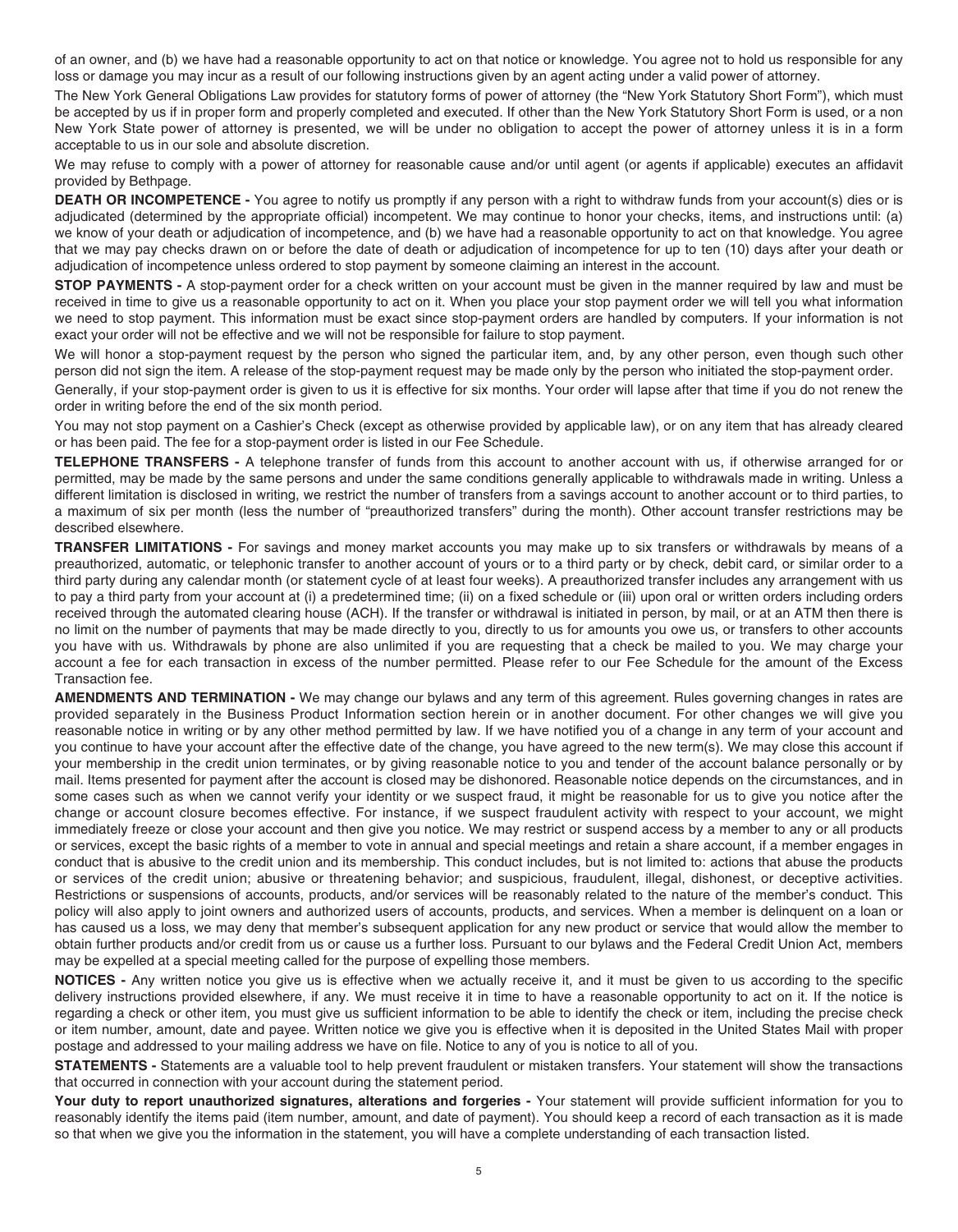<span id="page-8-0"></span> You have some responsibilities in connection with your statement. You must examine your statement with "reasonable care and promptness." Also, if you discover (or reasonably should have discovered) any unauthorized transactions, you must promptly notify us of the relevant facts. As between you and us, if you fail to do either of these duties, you will have to bear the entire loss. The loss you might bear could be not only with respect to items listed on the statement, but also other items with unauthorized signatures or alterations by the same wrongdoer. We lose these protections if you establish that we failed to exercise ordinary care in paying an item with an unauthorized signature or alteration. Of course, an attempt can be made to recover the loss from the thief, but this is often unsuccessful.

 You agree that the time you have to examine your statement and report to us will depend on the circumstances, but you will not, in any circumstance, except as defined for certain errors covered in the Electronic Fund Transfers section of this Agreement have a total of more than 30 days from when we first send or make the statement available to you.

 You further agree that if you fail to report any unauthorized signatures, alterations or forgeries in your account within 60 days of when we first send or make the statement available, you cannot assert a claim against us on any items in that statement, and as between you and us the loss will be entirely yours. This 60-day limitation is without regard to whether we exercised ordinary care. The limitation in this paragraph is in addition to those contained in the second paragraph of this section.

 **Your duty to report other errors -** In addition to the Commercial Code and other state law, you agree there is a common law duty to promptly review your statement for errors in addition to unauthorized signatures, alterations or forgeries. Promptly reviewing your statement is valuable to both you and us because it can help identify, correct and prevent future mistakes.

 In addition to your duty to review your statements for unauthorized signatures, alterations and forgeries, you agree to examine your statement with reasonable promptness for any other error - such as an encoding error. In addition, if you receive or we make available either your items or images of your items, you must examine them for any unauthorized or missing endorsements or any other problems. You agree that the time you have to examine your statement and items and report to us will depend on the circumstances. However, for certain errors covered and further explained in the Electronic Fund Transfers section of this Agreement, this time period shall not exceed 60 days. Failure to examine your statement and items and report any errors to us within 60 days of when we first send or make the statement available precludes you from asserting a claim against us for any errors on items identified in that statement and as between you and us the loss will be entirely yours.

 **Errors relating to electronic fund transfers or substitute checks -** For information on errors relating to electronic fund transfers (e.g., online banking computer or debit card transactions) refer to your Electronic Fund Transfers Agreement and Disclosure for Business Accounts and the sections on liability and error resolution. For information on errors relating to a substitute check you received, refer to your disclosure entitled Substitute Checks and Your Rights.

**ACCOUNT TRANSFER -** This account may not be transferred or assigned without our prior written consent.

 **RIGHT TO REPAYMENT OF INDEBTEDNESS -** You each agree that we may (when permitted by law) charge against and deduct from this [account any due and payable debt any of you owe us now or in the future. If](https://accountanydueandpayabledebtanyofyouoweusnoworinthefuture.If) this account is owned by one or more of you as individuals, we may set off any funds in the account against a due and payable debt a partnership owes us now or in the future, to the extent of your liability as a partner for the partnership debt. If your debt arises from a promissory note, then the amount of the due and payable debt will be the full amount we have demanded, as entitled under the terms of the note, and this amount may include any portion of the balance for which we have properly accelerated the due date.

 In addition to these contract rights, we may also have rights under a "statutory lien." A "lien" on property is a creditor's right to obtain ownership of the property in the event a debtor defaults on a debt. A "statutory lien" is one created by federal or state statute. If federal or state law provides us with a statutory lien, then we are authorized to apply, without prior notice, your shares and dividends to any debt you owe us, in accord with the statutory lien.

 Neither our contract rights nor rights under a statutory lien apply to your account if prohibited by law. For example, neither our contract rights nor rights under a statutory lien apply to your account if the debtor's right of withdrawal arises only in a representative capacity. We will not be liable for the dishonor of any check or draft when the dishonor occurs because we charge and deduct an amount you owe us from your account. You agree to hold us harmless from any claim arising as a result of our exercise of our right to repayment.

 **RESTRICTIVE LEGENDS OR ENDORSEMENTS -** The automated processing of the large volume of checks we receive prevents us from inspecting or looking for restrictive legends, restrictive endorsements or other special instructions on every check. Examples of restrictive legends placed on checks include but are not limited to: "must be presented within 90 days" or "not valid for more than [\\$1,000.00](https://1,000.00)." The payee's signature accompanied by the words "for deposit only" is an example of a restrictive endorsement. For this reason, we are not required to honor any restrictive legend or endorsement or other special instruction placed on checks you write unless we have agreed in writing to the restriction or instruction. Unless we have agreed in writing, we are not responsible for any losses, claims, damages, or expenses that result from your placement of these restrictions or instructions on your checks.

 **FACSIMILE SIGNATURES -** Unless you make advance arrangements with us, we have no obligation to honor facsimile signatures on your checks or other orders. If we do agree to honor items containing facsimile signatures, you authorize us, at any time, to charge you for all checks, drafts, or other orders, for the payment of money, that are drawn on us. You give us this authority regardless of by whom or by what means the facsimile signature(s) may have been affixed so long as they resemble the facsimile signature specimen filed with us, and contain the required number of signatures for this purpose. You must notify us at once if you suspect that your facsimile signature is being or has been misused.

 **PLEDGES -** Each owner of this account may pledge all or any part of the funds in it for any purpose to which we agree. Any pledge of this account must first be satisfied before the rights of any surviving account owner or account beneficiary become effective. For example, if an account has two owners and one of the owners pledges the account (i.e., uses it to secure a debt) and then dies, (1) the surviving owner's rights in this account do not take effect until the debt has been satisfied, and (2) the debt may be satisfied with the funds in this account.

 **CHECK PROCESSING -** We process items mechanically by relying solely on the information encoded in magnetic ink along the bottom of the items. This means that we do not individually examine all of your items to determine if the item is properly completed, signed and endorsed or to determine if it contains any information other than what is encoded in magnetic ink. You agree that we have exercised ordinary care if our automated processing is consistent with general banking practice, even though we do not inspect each item. We are not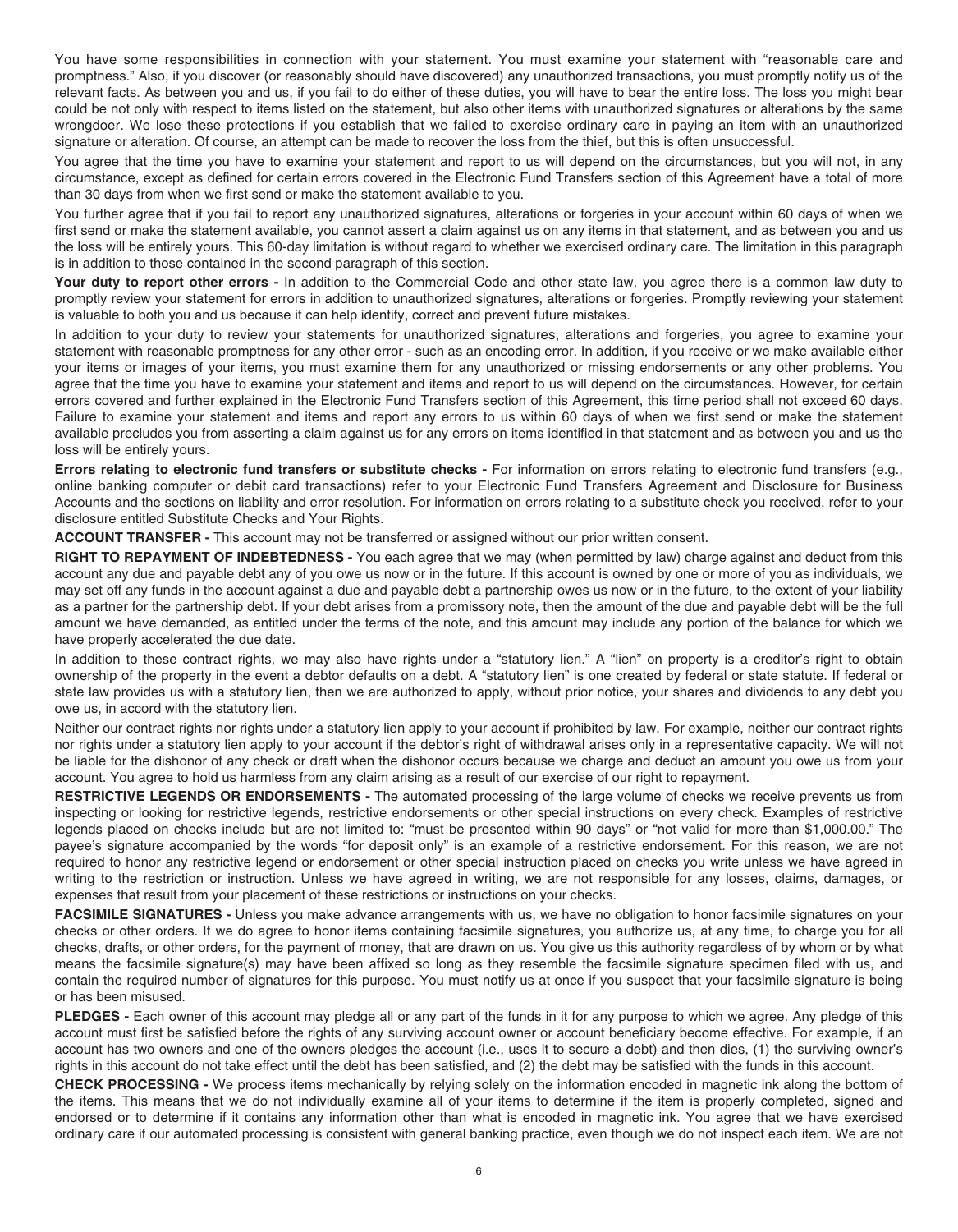<span id="page-9-0"></span> responsible for any unauthorized signature or alteration that would not be identified by a reasonable inspection of the item. Using an automated process helps us keep costs down for you and all account holders. To the extent applicable by law, we reserve the right in our sole discretion to refuse to accept any check presented for deposit or for encashment.

 **CHECK CASHING FOR NON-ACCOUNT HOLDERS -** We may charge a fee for anyone that does not have an account with us who is cashing a check, draft or other instrument written on your account. We may also require reasonable identification to cash such a check, draft or other instrument. We can decide what identification is reasonable under the circumstances and such identification may be documentary or physical and may include collecting a thumbprint or fingerprint. To the extent applicable by law, we reserve the right in our sole discretion to refuse to accept any check presented by a non-member or non-account holder.

 **STALE-DATED CHECKS -** We are not obligated to, but may at our option, pay a check, other than a certified check, presented for payment more than six months after its date. If you do not want us to pay a stale-dated check, you must place a stop-payment order on the check in the manner we have described elsewhere.

 **ENDORSEMENTS -** We may accept for deposit any item payable to you or your order, even if they are not endorsed by you. We may give cash back to any one of you. We may supply any missing endorsement(s) for any item we accept for deposit or collection, and you warrant that all endorsements are genuine.

 **CREDIT VERIFICATION -** You authorize the Credit Union to verify any information provided on this application, to inquire of references and other account relationships, and to obtain business and consumer reports from credit reporting agencies on you.

 **LEGAL ACTIONS AFFECTING YOUR ACCOUNT -** If we are served with a subpoena, restraining order, writ of attachment or execution, levy, garnishment, search warrant, or similar order relating to your account (termed "legal action" in this section), we will comply with that legal action. Or, in our discretion, we may freeze the assets in the account and not allow any payments out of the account until a final court determination regarding the legal action. We may do these things even if the legal action involves less than all of you. In these cases, we will not have any liability to you if there are insufficient funds to pay your items because we have withdrawn funds from your account or in any way restricted access to your funds in accordance with the legal action. Any fees or expenses we incur in responding to any legal action (including, without limitation, attorneys' fees and our internal expenses) may be charged against your account. The list of fees applicable to your account(s) provided within our Fee Schedule may specify additional fees that we may charge for certain legal actions.

 **SECURITY -** It is your responsibility to protect the account number(s) and access device(s) (e.g., a Debit Card and/or PIN) for your account(s). Do not discuss, compare, or share information about your account number(s) or access device(s) with anyone unless you are willing to give them full use of your money. Checks and electronic withdrawals are processed by automated methods, and anyone who obtains your account number or access device could use it to withdraw money from your account, with or without your permission.

 You agree that if we offer you services appropriate for your account to help identify and limit fraud or other unauthorized transactions against your account, such as commercially reasonable security procedures, and you reject those services, you will be responsible for any fraudulent or unauthorized transactions which could have been prevented by the services we offered, unless we acted in bad faith or to the extent our negligence contributed to the loss.

 **Account numbers -** Thieves can encode your account number on a check which looks and functions like an authorized check and can be used to withdraw money from your account. Your account number can also be used to issue a "remotely created check." Like a typical check, a remotely created check (sometimes called a telecheck, preauthorized draft or demand draft) is a draft or check that can be used to withdraw money from your account. Unlike a typical check or draft, however, a remotely created check is not issued by the paying bank and does not contain the signature of the account owner (or a signature purported to be the signature of the account owner). If you have truly authorized the remotely created check (to purchase a service or merchandise, for example), it is properly payable. But it can be risky to authorize a remotely created check. A swindler could issue a remotely created check in an amount greater than you authorized, or issue additional remotely created checks that you have not authorized. We will not know if the withdrawal is unauthorized or in an amount greater than the amount you have authorized. Payment can be made from your account even though you did not contact us directly and order the payment.

 **Access devices -** If you furnish your access device and grant actual authority to make transfers to someone who then exceeds that authority, you will be liable for the transfers unless we have been notified that transfers by that person are no longer authorized. Please review the additional information you have received or will receive regarding transfers by access device.

 **Blank checks -** You must also take precaution in safeguarding your blank checks. Notify us at once if you think your blank checks have been lost or stolen. If you are negligent in safeguarding your checks we will not be responsible for any losses you incur due to an alteration or forgery if we have paid the check in good faith and in accordance with reasonable commercial standards.

 **TELEPHONIC INSTRUCTIONS -** Unless required by law or we have agreed otherwise in writing, we are not required to act upon instructions you give us via facsimile transmission or leave by voice mail or on a telephone answering machine.

 **MONITORING AND RECORDING TELEPHONE CALLS AND CONSENT TO RECEIVE COMMUNICATIONS -** We may monitor or record phone calls for security reasons, to maintain a record and to ensure that you receive courteous and efficient service. You consent in advance to any such recording. We need not remind you of our recording before each phone conversation.

 To provide you with the best possible service for your account we may need to contact you about your account from time to time by telephone or text messaging. By providing us with a telephone number at any point, you grant us prior express consent (as that term is used in 47 U.S.C. § 227 and 47 CFR § 64.1200) to contact you for informational purposes about your account(s) pursuant to the Telephone Consumer Protection Act of 1991 (TCPA) and its related federal regulations and orders issued by the Federal Communications Commission (FCC).

- Your consent is limited to your account(s), and as authorized by applicable law and regulations.
- • Your consent does not authorize us to contact you for telemarketing purposes unless you expressly agree in writing that we may call or text a designated number for such purposes.

 With the above notification you understand that we may contact you regarding this account throughout its existence using any telephone number that you have previously provided to us or that you may subsequently provide to us.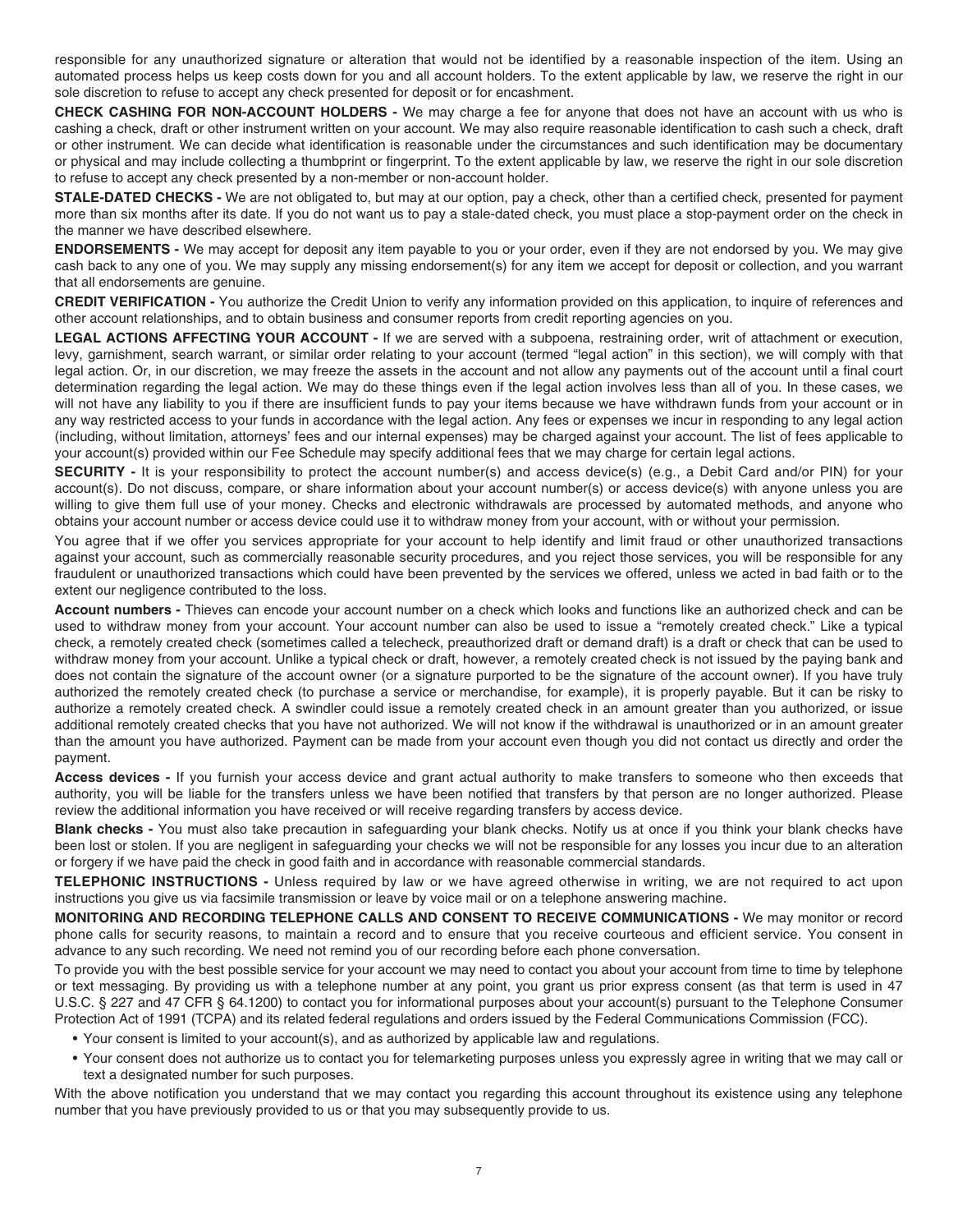<span id="page-10-0"></span> This consent is regardless of whether the number we contact you on is assigned to a landline, a paging service, a cellular wireless service, a specialized mobile radio service, other radio common carrier service or any other service for which you may be charged for the call. You further understand you authorize us to contact you regarding your account through the use of voice, voice mail and text messaging, including the use of pre-recorded or artificial voice messages and an automated dialing device.

 us. We may also contact you about your account from time to time by email. Pursuant to the Controlling the Assault Non-Solicited Pornography And Marketing Act of 2003 (CAN-SPAM) you can opt out of receiving such emails. If necessary, you may change or remove any of the telephone numbers or revoke consent at any time using any reasonable means to notify

 **CLAIM OF LOSS -** If you claim a credit or refund because of a forgery, alteration, or any other unauthorized withdrawal, you agree to cooperate with us in the investigation of the loss, including giving us an affidavit containing whatever reasonable information we require concerning your account, the transaction, and the circumstances surrounding the loss. You will notify law enforcement authorities of any criminal act related to the claim of lost, missing, or stolen checks or unauthorized withdrawals. We will have a reasonable period of time to investigate the facts and circumstances surrounding any claim of loss. Unless we have acted in bad faith, we will not be liable for special or consequential damages, including loss of profits or opportunity, or for attorneys' fees incurred by you.

 You agree that you will not waive any rights you have to recover your loss against anyone who is obligated to repay, insure, or otherwise reimburse you for your loss. You will pursue your rights or, at our option, assign them to us so that we may pursue them. Our liability will be reduced by the amount you recover or are entitled to recover from these other sources.

 **EARLY WITHDRAWAL PENALTIES (and involuntary withdrawals) -** We may impose early withdrawal penalties on a withdrawal from a time account even if you don't initiate the withdrawal. For instance, the early withdrawal penalty may be imposed if the withdrawal is caused by our setoff against funds in the account or as a result of an attachment or other legal process. We may close your account and impose the early withdrawal penalty on the entire account balance in the event of a partial early withdrawal. See the Early withdrawal penalties section of the BUSINESS PRODUCT INFORMATION SECTION, Business Certificate Accounts within this Agreement for additional information.

 **ADDRESS OR NAME CHANGES -** You are responsible for notifying us of any change in your address or your name. Unless we agree otherwise, change of address or name must be made in writing. Informing us of your address or name change on a check reorder form is not sufficient. We will attempt to communicate with you only by use of the most recent address you have provided to us. If provided elsewhere, we may impose a service fee if we attempt to locate you.

 **RESOLVING ACCOUNT DISPUTES -** We may place an administrative hold on the funds in your account (refuse payment or withdrawal of the funds) if it becomes subject to a claim adverse to (1) your own interest; (2) others claiming an interest as survivors or beneficiaries of your account; or (3) a claim arising by operation of law. The hold may be placed for such period of time as we believe reasonably necessary to allow a legal proceeding to determine the merits of the claim or until we receive evidence satisfactory to us that the dispute has been resolved. We will not be liable for any items that are dishonored as a consequence of placing a hold on funds in your account for these reasons.

 **WAIVER OF NOTICES -** To the extent permitted by law, you waive any notice of non-payment, dishonor or protest regarding any items credited to or charged against your account. For example, if you deposit a check and it is returned unpaid or we receive a notice of nonpayment, we do not have to notify you unless required by federal Regulation CC or other law.

#### **ACH AND WIRE TRANSFERS -**

 **Provisional Credit -** You agree to be bound by the Operating Rules and Guidelines of NACHA, the Electronic Payments Association ("NACHA Rules") for transfers through the Automated Clearing House ("ACH") network and to Article 4A of the Uniform Commercial Code as adopted in the state of New York ("UCC"), as applicable. These rules provide, among other things, that payments made to you or originated by you, are provisional until final settlement is made through the ACH network, a Federal Reserve Bank or payment is otherwise made as provided in Article 4A-403 of the UCC.

 **Refund of Credit -** You agree that if we do not receive payment of an amount credited to your account, we are entitled to a refund from you in the amount credited to your account and the party originating such payment will not be considered to have paid the amount so credited.

 **Erroneous Execution -** If we receive an order to pay you, and we erroneously pay you more than the amount of the payment order, we are entitled to recover from you the amount in excess of the amount of the payment order, regardless of whether you may have some claim to the excess amount against the originator of the order.

 **Notice of Credit or Debit -** You agree that we are not required to provide you with a separate notice of incoming or outgoing wire and ACH transfers. We notify you by listing the wire and/or ACH transfer on your account statement.

 These provisions are in addition to all other provisions regarding outgoing wire transfer requests as set forth in the "Wire Transfer Disclosure and Agreement" section of the Member Account Agreement (the "Wire Agreement"). To the extent any such terms or provisions in the Wire Agreement may be inconsistent with the terms and provisions in this Member Account Agreement, the Wire Agreement will govern and control with respect to the transactions described therein.

 **International ACH and Wire Transactions -** Bethpage Federal Credit Union does not generally allow international outgoing ACH transfers. Any international outgoing ACH or wire transfer that Bethpage Federal Credit Union chooses to allow will be subject to the terms and conditions as set forth in the Wire Agreement.

 We may, in our sole discretion, accept incoming international ACH and wire transfers, subject to review. We are required by law to scrutinize or verify any international ACH or wire transaction received from a sender or sent to a beneficiary, against the Specially Designated Nationals ("SDN") list of the Office of Foreign Assets Control ("OFAC"). This action may, from time to time, cause us to temporarily suspend processing of the transfer and potentially affect the settlement and/or availability of such payments.

 **NCUA INSURANCE -** Funds in your account(s) with us are insured by the National Credit Union Administration (NCUA) and backed by the full faith and credit of the United States. Funds are insured to at least \$250,000 per share owner for each account ownership category. If you have an IRA, it is separately insured for up to \$250,000. Accounts for Partnerships and Corporations are separately insured for up to \$250,000. Accounts for Sole Proprietors are not insured separately from your individual accounts. Adding Authorized Signers to your accounts does not increase insurance coverage. If you want a more detailed explanation or additional information about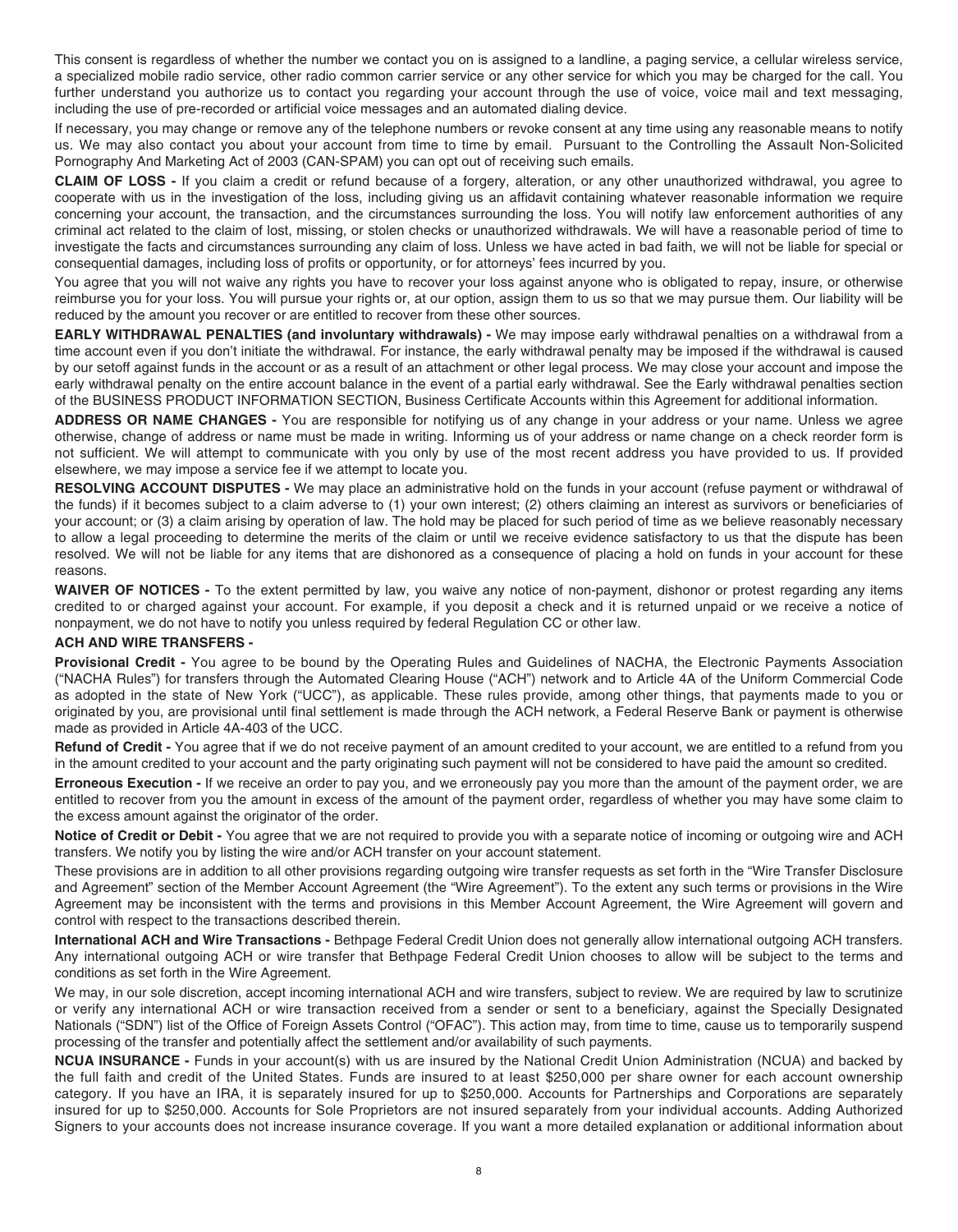<span id="page-11-0"></span> NCUA share insurance, you may visit the NCUA website at <www.ncua.gov>and click on the Share Insurance link. The link includes detailed contact information as well as a share insurance estimator.

 **CASH TRANSACTION REPORTING -** To help law enforcement agencies detect illegal activities, the law requires all financial institutions to gather and report information on some types of cash transactions. If the information we need to complete the report is not provided, we are required to refuse to handle the transaction. If you have any questions regarding these rules, please contact your local Internal Revenue Service office.

 **BACKUP WITHHOLDING/TIN CERTIFICATION -** Federal tax law requires us to report interest payments we make to you of \$10 or more in a year, and to include your taxpayer identification number (TIN) on the report. Interest includes dividends, interest and bonus payments for purposes of this rule. Therefore, we require you to provide us with your TIN and to certify that it is correct. The TIN is either a social security number (SSN) or an employer identification number (EIN). For most organization or business accounts other than sole proprietorships, the appropriate TIN is the EIN of the organization or business entity. For sole proprietorships, either the SSN or the EIN is appropriate. However, we must supply the IRS with both the individual owner's name and the business name of the sole proprietorship.

 In some circumstances, federal law requires us to withhold and pay to the IRS a percentage of the interest that is earned on funds in your accounts. This is known as backup withholding. We will not have to withhold interest payments when you open your account if you certify your TIN and certify that you are not subject to backup withholding due to underreporting of interest. We may subsequently be required to begin backup withholding if the IRS informs us that you supplied an incorrect TIN or that you underreported your interest income. If you do not have a TIN, we may defer backup withholding if you certify that you do not have a TIN but have applied for one. However, we must begin backup withholding if you do not supply us with a certified TIN within 60 days. If you do not have a TIN because you are a foreign person (either an individual who is a nonresident alien or a foreign organization) you must certify your foreign status. If you are an exempt payee (receiver of interest payments), you do not need to certify your TIN, but you will have to certify your exempt status and supply us with your TIN. The most common exempt payees are corporations, organizations exempt from tax under Section 501(a), and an individual retirement plan or a custodial account under Section 403(b)(7). If you do not supply us with the appropriate TIN, we may refuse to open your account.

 **LOST, DESTROYED, OR STOLEN OFFICIAL, CASHIER'S, OR TELLER'S CHECKS -** Under some circumstances you may be able to assert a claim for the amount of a lost, destroyed, or stolen official, cashier's or teller's check. To assert the claim: (a) you must be the remitter (or drawer of an official check) or payee of the check, (b) we must receive written notice from you describing the check with reasonable certainty and asking for payment of the amount of the check, (c) we must receive the written notice in time for us to have a reasonable opportunity to act on it, and (d) you must give us a declaration (in a form we require) of your loss with respect to the check. You can ask us for a declaration form. Even if all of these conditions are met, your claim may not be immediately enforceable. We may pay the check until the ninetieth day after the date of the check (or date of acceptance of an official check). Therefore, your claim is not enforceable until the ninetieth day after the date of the check or date of acceptance, and the conditions listed above have been met. If we have not already paid the check, on the day your claim is enforceable we become obligated to pay you the amount of the check. We will redeposit funds to your account or issue another official check.

 At our option, we may pay you the amount of the check before your claim becomes enforceable. However, we will require you to agree to indemnify us for any losses we might suffer. This means that if the check is presented after we pay your claim, and we pay the check, you are responsible to cover our losses. We may require you to provide a surety bond to assure that you can pay us if we suffer a loss.

 **CHANGING ACCOUNT PRODUCTS -** We may change your account to another product offered by us at any time by giving you notice that your account will be changed to another product on a specified date. If your account is a time account, the change will not occur before the next maturity date of your account. If you do not close your account before the date specified in the notice, we may change your account to that other product on the date specified in the notice.

 **TRANSACTIONS BY MAIL -** You may deposit checks by mail. You should endorse the check being sent through the mail with the words "For Deposit Only" and should include your correct account number underneath to ensure the check is credited to the correct account. If you do not provide us with instructions indicating how or where the check should be credited, we may apply it to any account or any loan balance you have with us or we may return the check to you. Following your deposit, examine your statement carefully or call us to ensure that we received the item. Do not send cash through the mail for deposit.

 **CHECK STORAGE AND COPIES -** You agree that you will not receive your canceled checks. We will store your canceled checks or copies of them for a reasonable retention period. You may request copies from us in the manner we require.

 **REMOTELY CREATED CHECKS -** Like any standard check or draft, a remotely created check (sometimes called a telecheck, preauthorized draft or demand draft) is a check or draft that can be used to withdraw money from an account. Unlike a typical check or draft, however, a remotely created check is not issued by the paying bank and does not contain the signature of the account owner (or a signature purported to be the signature of the account owner). In place of a signature, the check usually has a statement that the owner authorized the check or has the owner's name typed or printed on the signature line.

 You warrant and agree to the following for every remotely created check we receive from you for deposit or collection: (1) you have received express and verifiable authorization to create the check in the amount and to the payee that appears on the check; (2) you will maintain proof of the authorization for at least 2 years from the date of the authorization, and supply us the proof if we ask; and (3) if a check is returned you owe us the amount of the check, regardless of when the check is returned. We may take funds from your account to pay the amount you owe us, and if there are insufficient funds in your account, you still owe us the remaining balance.

 **UNLAWFUL INTERNET GAMBLING NOTICE -** Restricted transactions as defined in Federal Reserve Regulation GG are prohibited from being processed through this account or relationship. Restricted transactions generally include, but are not limited to, those in which credit, electronic fund transfers, checks, or drafts are knowingly accepted by gambling businesses in connection with the participation by others in unlawful Internet gambling. If prohibited transactions are conducted, Bethpage reserves the right to close the accounts.

#### **WIRE TRANSFER AGREEMENT AND DISCLOSURE**

 This Wire Transfer Agreement and Disclosure ("Wire Agreement") defines the responsibilities of Bethpage Federal Credit Union ("Bethpage" "we", "us") and our member ("Member", "you", "your") responsibilities for the transfer of funds from your account with us ("Authorized Account") for credit to an account at another financial institution, in accordance with instructions we receive from you as described herein.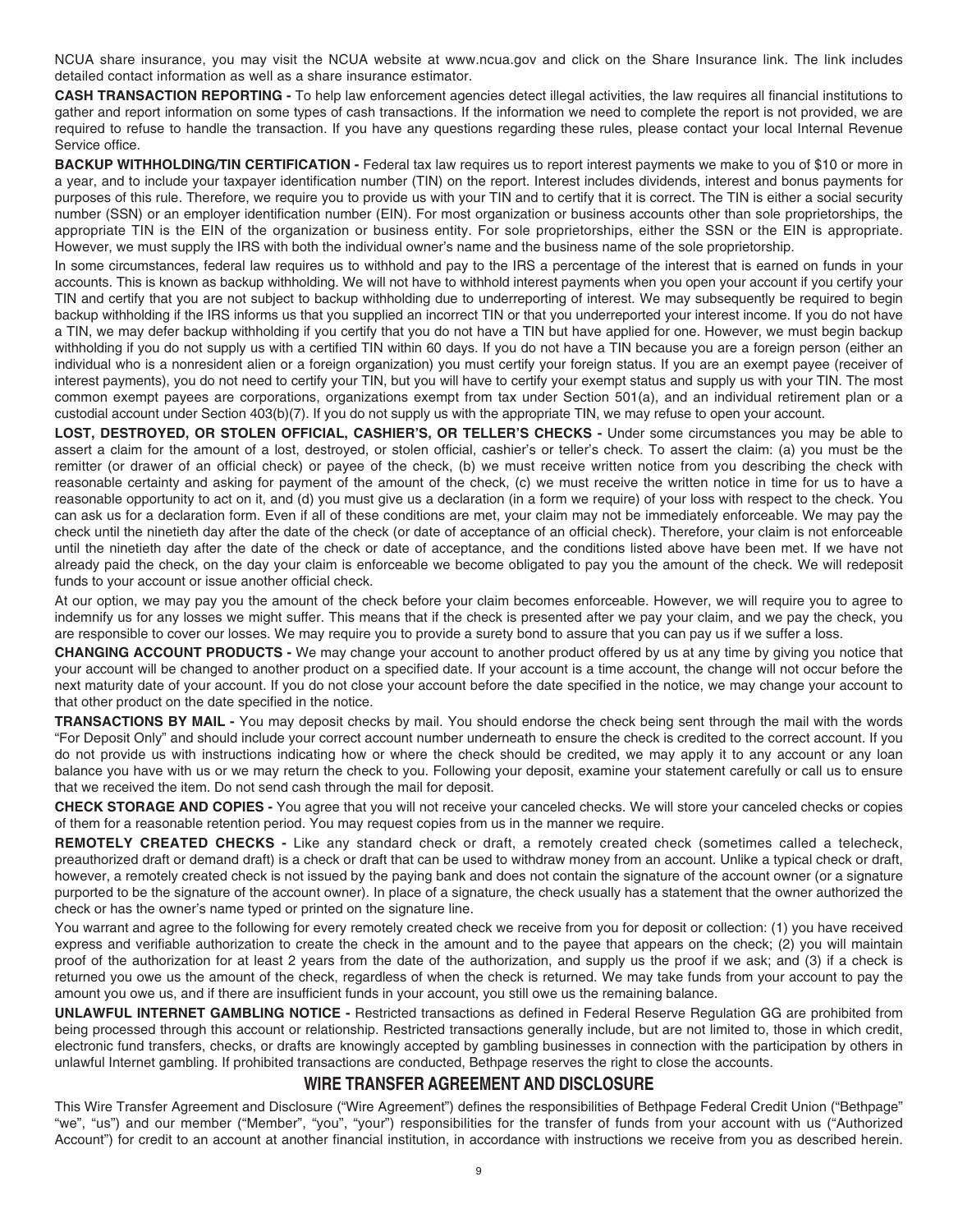The terms used in this Wire Agreement have the meaning given to them in Article 4A of the UCC - Funds Transfers (UCC 4A), unless otherwise defined herein. Defined terms, whether or not capitalized, shall have the meaning ascribed to those terms in this Wire Agreement or, if not otherwise defined herein, in the Member Account Agreement. In the event of a conflict, the definition in the Wire Agreement shall have priority.

#### **Definitions**

- **Payment Order -** A "Payment Order" is an order or an instruction by you, as sender, to Bethpage as the receiving financial institution directing the transfer of funds to a designated account or beneficiary at another financial institution.
- **Funds Transfer -** A "Funds Transfer" refers to the transfer of funds from your Authorized Account, for credit to an account of a certain recipient or beneficiary at another financial institution by Wire Transfer method of payment. A Funds Transfer is completed by the acceptance by the beneficiary's bank of a Payment Order for the benefit of the beneficiary of the originator's (your) order. Your Funds Transfer request cannot state any condition of payment to the beneficiary. A Funds Transfer is also referred to in this Wire Agreement as a "Wire Transfer" or, in the case of an international Funds Transfer made by a consumer for personal, family or household purposes, a "Consumer International Wire."

#### **Funds Transfer Systems and Wire Transfer Laws and Rules**

 This Wire Agreement will apply to Wire Transfers processed through Fedwire, or any other method of transmission we consider suitable. "Fedwire" is the Federal Reserve Wire Network used by Bethpage to initiate wires transfers that are immediate, final, and irrevocable once processed. This Wire Agreement is also subject to rules of the Board of Governors of the Federal Reserve System and their operating circulars. If any part of this Wire Agreement is determined to be unenforceable, the rest of the Wire Agreement remains effective. This Wire Agreement does not apply to a Funds Transfer if any part of the transfer is governed by the Electronic Fund Transfer Act of 1978 (EFTA), except for a Consumer International Wire, which qualifies as a remittance transfer as defined in Regulation E, subpart B.

 Wire Transfers authorized under these terms and conditions may involve one or more funds transfer systems, such as Fedwire, the Clearing House Interbank Payments Systems (CHIPS) or the Society for Worldwide Interbank Communication (SWIFT). As applicable, the rules of the appropriate funds transfer system(s) will apply along with applicable law. Subpart B of Regulation J and UCC Article 4A apply to Funds Transfers made through Fedwire. You agree to be bound by all funds transfer system rules that apply to your Funds Transfer requests.

 **Compliance with Anti-Money Laundering, OFAC Sanctions, Exchange Control -** You agree not to violate the laws or regulations of the United States, including without limitation, the economic sanctions administered by the U.S. Treasury Office of Foreign Asset Control (OFAC).

Wire Agreement Controls - Both you and we will be bound by this Wire Agreement. If there is a conflict between this Wire Agreement and something said by one of our employees, you agree that this Wire Agreement controls. Additionally, to the extent any such terms or provisions discussed in this Wire Agreement may be inconsistent with the information on the Wire Transfer Request Form provided to you to initiate a Wire Transfer, the Wire Agreement will govern and control. We reserve the right to supplement or amend this Wire Agreement at any time. Your continued use of the Wire Transfer services will indicate your acceptance of such revised terms and conditions, as applicable.

 **Authorized Account and Wire Transfer Request -** Payment for all Wire Transfer requests must be made by a transfer of funds from an Authorized Account you have with us. Such Authorized Account must be a Member Savings, Checking, or Money Market account you designate as a source of payment for the Wire Transfer.

 Subject to our review and acceptance, by completing our Wire Transfer Request form or similar instructions in regard to a Funds Transfer Request acceptable to Bethpage, in its sole discretion, you authorize Bethpage to debit your Authorized Account for the amount of your requested Wire Transfer, plus any applicable fees and service charges, subject to: (i) this Wire Agreement, (ii) any applicable limit as to amount or beneficiary (i.e., recipient) as may be imposed by us, and (iii) that your request for a Wire Transfer was executed in accordance with the agreed upon security procedures.

 **Acceptance of your Wire Transfer Request -** We are not obligated to accept any Wire Transfer request you give to us, although we normally will accept your request subject to the terms and conditions in this Wire Agreement.

 We reserve the right to reject your Funds Transfer request without cause or prior notice. We may reject your request if: (i) the dollar value of one or more of your transfer requests exceeds an applicable daily transfer limit Bethpage may impose, (ii) you have insufficient available funds in your Authorized Account for the amount of the Funds Transfer and applicable fee, (iii) your request is incomplete or unclear, (iv) we are unable to confirm the identity or authority of the person providing the request, (v) it would violate any guideline, rule, policy or regulation of any government authority or funds transfer system, (vi) the request is in violation of any of our Security Procedures, as described herein or (vii) we are unable to fulfill your request for any other reason.

 **Wire Transfer Request Limitations -** For purposes of this Wire Agreement, a "Business Day" is any day that is not a Saturday, Sunday or federal holiday.

- • Channel: Unless other arrangements have been expressly agreed to by us, Wire Transfer requests by members must be made either in person at one of our branches, by calling our call center or, for domestic wires only, through Online Banking.
- • Request Date: Wires requested through any channel must be received on the business day of the intended transfer and may not be scheduled in advance at this time. However upon completion of a pending upgrade to our Online Banking and Mobile Banking Digital Services anticipated for the 4th quarter of 2017, members will be able to schedule domestic wires in advance and on a recurring basis through Online Banking.
- Amount: Domestic Wire Transfer requests initiated through our Online Banking web site may not exceed \$250,000 a day.

 **Cut-Off Time -** In order to process your Wire Transfer request on any given Business Day, we must receive your instructions prior to 2:45 PM ET ("Cut-Off Time"). Requests received after the Cut-Off Time may be deemed to be received on and will be processed on the following Business Day, as set forth below. The Cut-Off Time is subject to change without advance notice. We may, in our discretion, attempt to process your instructions after the Cut-Off Time, but we will have no obligation to do so and will have no liability for deeming the instructions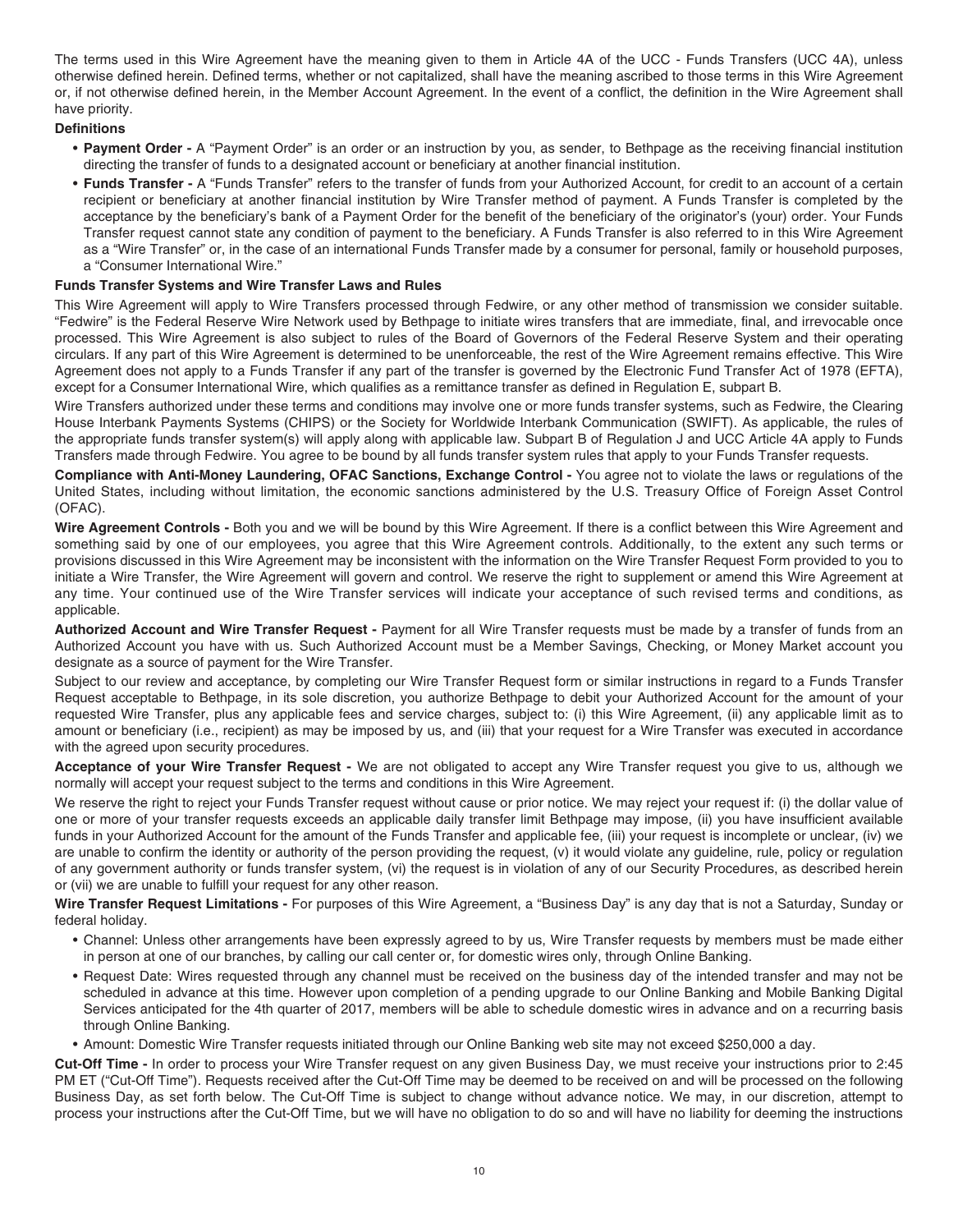received on the following Business Day. In order to allow for sufficient time to process your wire, check with your local Branch or our Call Center.

 **Payment and Processing of your Wire Transfer Request -** Payment for all Wire Transfer requests will be funded by a transfer from an Authorized Account that you designate as the source of payment for your request. You understand and agree that we will make the determination to pay or reject your Funds Transfer request on the day the Wire Transfer is executed based on your available balance in the account you designate at the time we process the Wire Transfer request. Transfers from linked Overdraft Protection accounts to cover insufficient funds in your designated account are not permitted.

 For domestic Funds Transfers, if your Wire Transfer request is received by us on (i) a day that is not a Business Day; (ii) a Business Day after the Cut-Off Time; or (iii) a Business Day where the time or circumstances do not permit the security procedures to be completed on the same Business Day, you agree that the Funds Transfer will not be processed until the next Business Day. If your request is for a Consumer International Wire or any other type of international Funds Transfer, if we cannot process your request on the same Business Day it is received, the request will be cancelled and you will need to initiate a new Wire Transfer request, which will be subject to the applicable exchange rate in effect on the Business Day when you initiate the new transfer request.

 **Security Procedure -** The authenticity of your Wire Transfer request or communication to cancel or amend a Wire Transfer request, issued in your name as sender will be verified by a security procedure. You affirm that you have no circumstances which are relevant to the determination of a commercially reasonable security procedure unless those circumstances are expressly contained in a separate writing agreed to and signed by us.

 You agree that an online Funds Transfer request shall be initiated as follows: (i) your providing and/or completing all applicable elements of Bethpage's Wire Transfer request process; (ii) your providing a complete and properly-executed Wire Transfer Request form to Bethpage, signed or similarly authenticated electronically, as applicable; and (iii) satisfying any further request verification by us that the Wire Transfer Request form was authorized by you.

The following security procedure includes actions we may take to verify your identity to our satisfaction such as:

- a. Performing fraud related screens to the wire instructions.
- b. Contacting you using information from your member account records to verify the Funds Transfer.
- c. Requesting and receiving correct password or information that only you should have.
- d. Requesting and validating primary identification or documentation from you we require.
- e. Providing correct responses to one or more previously provided challenge questions.

 This security procedure is NOT intended to detect errors in the content of your request. You agree that this security procedure is for validating your identity and the procedure is commercially reasonable.

 **Record of Oral or Telephone Orders -** You agree we may record any oral or telephone Funds Transfer Request or related communication of amendment or cancelation.

 **Duty to report unauthorized or erroneous payment -** You must exercise ordinary care to determine that all Funds Transfer Requests or amendments that we accept that are issued in your name are authorized, enforceable, in the correct amount, to the correct beneficiary, and not otherwise erroneous. If you discover (or with reasonable care should have discovered) an unauthorized, unenforceable, or erroneously executed Funds Transfer or amendment, you must exercise ordinary care to notify us of the relevant facts.

 **Errors, Claims -** You agree to review all receipts, account periodic statement entries and any other documentation received in conjunction with your Funds Transfer. You agree to tell us about any errors, delays or other problems related to your Funds Transfer request upon discovery, but not later than thirty (30) days after the date of the account statement for the period on which your Funds Transfer appears, unless otherwise noted in disclosures provided at the time of the Funds Transfer request. If you do not provide us with timely notice you will not be entitled to interest on any refundable amount. If we can prove that you failed to perform these duties with respect to an erroneous payment and that we incurred a loss as a result of the failure, you are liable to us for the amount of the loss not exceeding the amount of your Wire Transfer. If your request was delayed or erroneously executed as a result of an error for which Bethpage is responsible, our sole obligation to you is to pay or refund such amounts as may be required by applicable law.

 **Identifying Number -** If your Wire Transfer request identifies an intermediate bank, beneficiary bank, or beneficiary by name and number, we and every intermediate or beneficiary bank may rely upon the identifying number rather than the name to make payment, even if the number identifies an intermediate bank or person different than the bank or beneficiary identified by name. Neither we nor any receiving or beneficiary bank have any responsibility to determine whether the name and identifying number refer to the same financial institution or person unless required by law.

#### **Cancelation or Amendment of Wire Transfer Request -**

Domestic Funds Transfers: We may accept your request to cancel or amend your Wire Transfer request, solely at our discretion, if we receive your cancelation or amendment request before our Cut-Off Time and in time to have a reasonable opportunity to act on it. The cancelation or amendment request must be presented in conformity with the same security procedure that has been agreed to for the Wire Transfer. However, we will not be liable if we are unable to act on your request. You agree to indemnify and hold us harmless from any liabilities, claims, damages and expenses we may incur as a result of our attempt to cancel or amend the Funds Transfer.

#### International Funds Transfers:

 Consumer Members - Cancellation requests for Consumer International Wires transfer must be received no later than 30 minutes after you make payment for the Funds Transfer.

 Business Members - Requests for cancellation or amendment of International Funds Transfers are subject to the same terms as described above for Domestic Funds Transfers.

 **Intermediaries -** We are not liable for the actions of any intermediary, regardless of whether or not we selected the intermediary.

 **Transfer to Beneficiary Bank -** When you request Bethpage to make a Funds Transfer, you must select a financial institution as the beneficiary bank (i.e., the recipient's bank) and a particular account into which the funds must be deposited at the beneficiary bank. The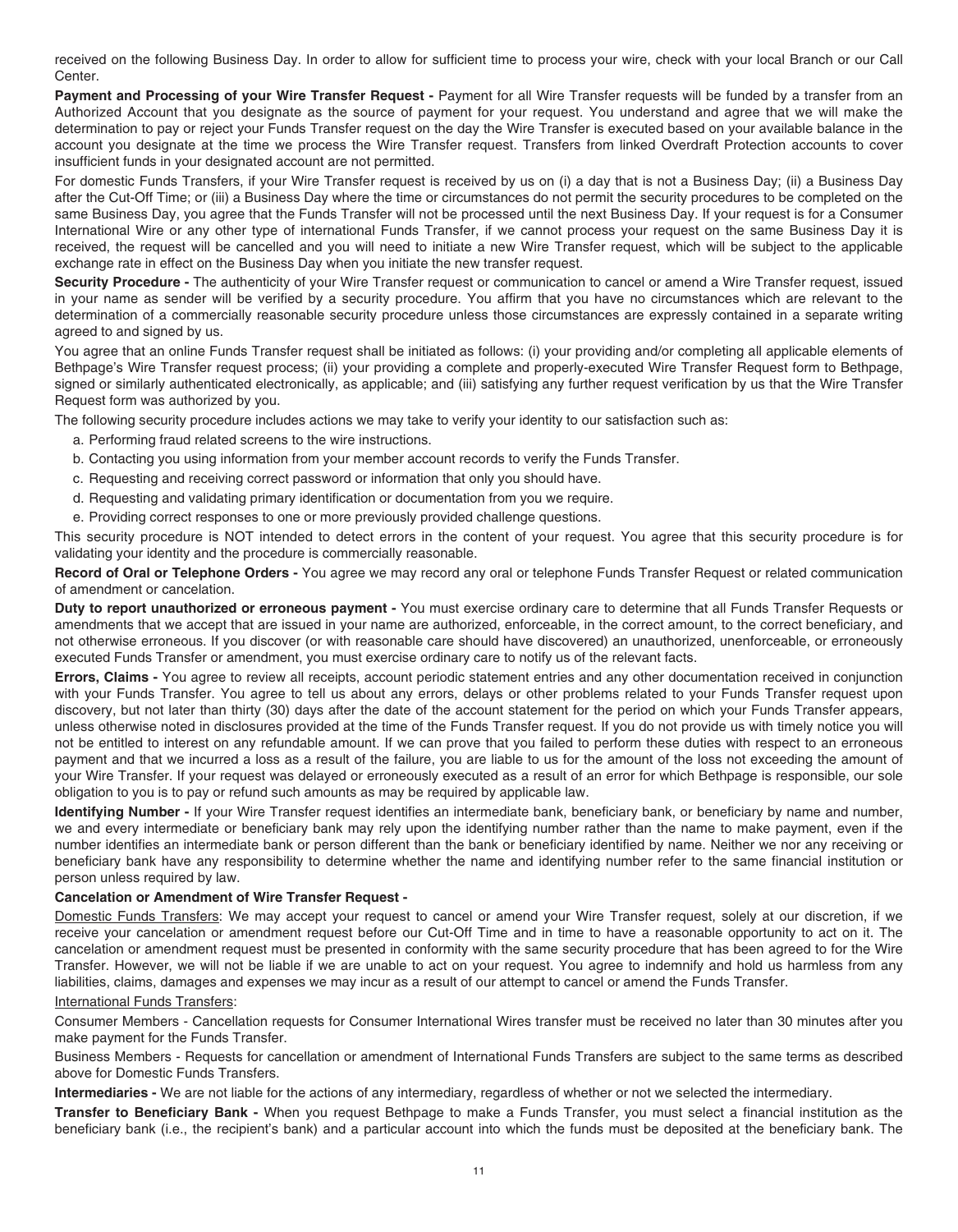<span id="page-14-0"></span> beneficiary bank is responsible for following your instructions and for notifying the beneficiary that funds are available. After the funds are transferred to the beneficiary bank, they become the property of the beneficiary bank, which is responsible to locate, identify, and make payment to your beneficiary. If your beneficiary cannot be located and identified, the funds may be returned, net of any applicable fees imposed by the beneficiary bank or us, including, in the case of a permitted international Wire Transfer, charges and price differences arising from any required currency conversions.

 **Fees -** Fees for outgoing Domestic and International Wire Transfers are published in our Fee Schedule available online, at any of our branches, or by calling us.

#### **Currency:**

Domestic Wires: All Funds Transfers will be in initiated in U.S. Dollars only.

International Wires: If your international Wire Transfer request includes payment to a beneficiary in a currency other than US dollars, the exchange rate may not be the most favorable rate. In addition, we cannot ensure the transfer to the beneficiary will be completed in the currency requested. You should contact your attorney or financial advisor to discuss any risks associated with foreign exchange transactions. For any refunds related to foreign currency international Funds Transfers, you will bear all risk of loss due to currency exchange rate fluctuations.

#### **Consumer International Wires:**

 Additional disclosures will be provided to a consumer member at the time of an international wire request as required by law and regulation. Prior to accepting payment authorization, we will provide a prepayment disclosure with applicable information; including the exchange rate, fees and taxes that may be imposed, and the total amount of money expected to be delivered to the beneficiary. Once you authorize payment, we will also provide a receipt. The receipt will contain additional information including your right to request a cancellation within 30 minutes of making your payment, the procedure for reporting an error, and information about consumer protections to which you are entitled. Our Consumer Error Resolution and Cancellation Disclosure is also available upon request. These additional disclosures govern over any conflicting provision contained herein.

 **Indemnity -** In consideration of the terms and conditions of this Service by Bethpage to act upon Funds Transfer instructions in the manner set forth herein, you agree to indemnify and hold Bethpage, and its affiliates and their respective directors, officers, employees, subsidiaries and agents, harmless from and against any and all claims, suits, judgments, executions, liabilities, losses, damages, costs, and expenses, including reasonable attorneys' fees, in connection with or arising out of Bethpage acting upon your Funds Transfer instructions to the maximum extent permitted by applicable laws. This indemnity shall survive termination of this Service.

 **Limit on Liability; Damages -** IN NO EVENT SHALL BETHPAGE BE RESPONSIBLE FOR ANY INCIDENTAL OR CONSEQUENTIAL DAMAGES OR EXPENSES ARISING IN CONNECTION WITH YOUR FUNDS TRANSFER REQUEST. Any claim for interest payable by Bethpage shall be at our published savings account rate. You waive any claim you may have against us for consequential or special damages, including loss of profit arising out of a Payment Order or Funds Transfer, unless this waiver is prohibited by law. We are not responsible for attorneys' fees you might incur due to erroneous execution of Payment Order or Funds Transfer.

 You agree to commence any action or proceeding to enforce any obligation, duty or right arising under the terms and conditions within one (1) year from the date that such cause of action accrues.

 **No Warranty -** BETHPAGE MAKES NO WARRANTIES, EXPRESS OR IMPLIED WITH RESPECT TO THE FUNDS TRANSFER SERVICES - INCLUDING, BUT NOT LIMITED TO, THE FAILURE OF ANY INTERMEDIARY BANK OR BENEFICIARY BANK TO CREDIT YOUR BENEFICIARY WITH THE AMOUNT OF THE FUNDS TRANSFER AFTER RECEIPT OF SAME. You agree that we shall not be responsible for any delay, failure to execute, or miss-execution of your Wire Transfer request due to circumstances beyond our reasonable control, such as interruption, delay in transmission, or failure in the means of transmission of your Funds Transfer request.

 **Survival -** All warranties and indemnities of member made herein and all obligations of member that arose prior to termination shall survive the termination of these terms and conditions for any reason and the processing of any Wire Transfer or other activity pursuant to this Wire Agreement.

 **Force Majeure -** Bethpage shall not be liable to you for any delay or failure in performance arising directly out of war, sabotage, insurrection, riot and other acts of civil disobedience, terrorism, action of public enemy, failure or delays in transportation, fire, explosion, flood, storm, or other Act of God or, without limiting the generality of the foregoing, similar causes beyond its reasonable control. The Credit Union shall have no responsibility and shall incur no liability for any act or failure to act by any other financial institution or third party.

Governing Law; Venue - The terms and conditions of this Service shall be governed by the laws of the State of New York, except where preempted by federal law, as applicable, without regard to conflict of law principles. Any action regarding the interpretation, breach, or enforcement of these terms and conditions will be filed in and heard by the state or federal courts with jurisdiction to hear such disputes in Nassau County, New York, and both parties hereby submit to the personal jurisdiction of such courts. If any part of these terms and conditions should be deemed invalid, illegal, or unenforceable, the remaining provisions shall remain in effect.

# —————————————— **FUNDS AVAILABILITY POLICY**

#### **This policy statement applies to all Bethpage accounts.**

#### **Your Ability to Withdraw Funds**

 Our general policy is to make funds from your deposits available on the same business day we receive your deposit. Funds from electronic direct deposits and wire transfers will be available on the day we receive the deposit.

 Certain specified check deposits will also be available as detailed below. Once the funds are available, you can withdraw them in cash and we will use the funds to pay checks you have written and other payments you have authorized.

 Please remember that even after we have made funds available to you, and you have withdrawn the funds, you are still responsible for checks you deposit that are returned to us unpaid and for any other problems involving your deposit. If you have any questions, please contact us.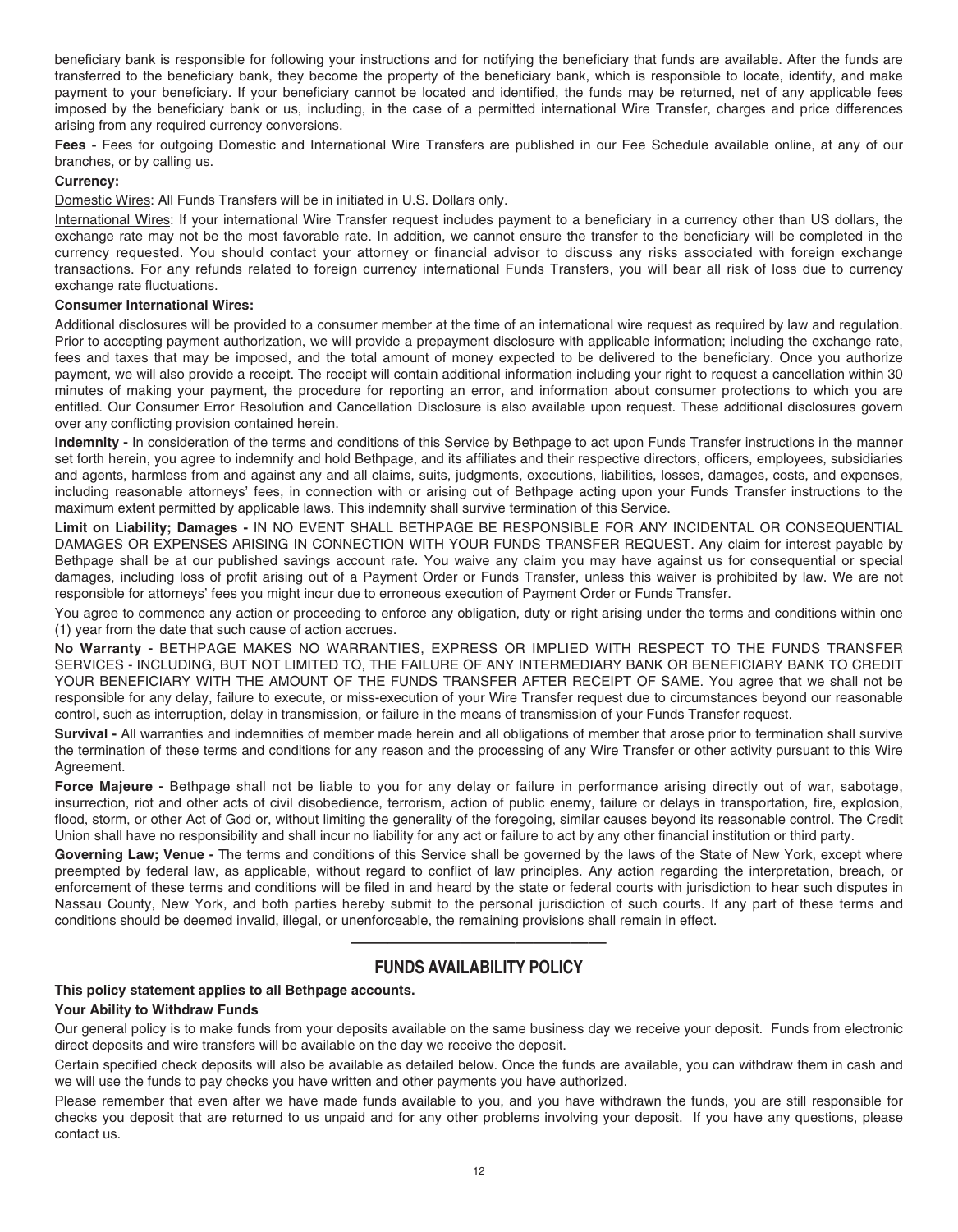#### **Determining the Availability of a Deposit**

 For determining the availability of your deposits, every day is a business day, except Saturdays, Sundays, and federal holidays. If you make a deposit on a business day with a teller at one of our branches, we will consider that day to be the day of your deposit. If you make a deposit at an ATM before 6:00 PM local time on a business day that we are open, we will consider that day to be the day of your deposit. If you make an ATM deposit after this stated time or on a day we are not open, we will consider that the deposit was made on the next business day we are open.

#### **Same-Day Availability**

#### **Branch Deposits:**

If you make the deposit in person, funds from the following check deposits are available on the day of deposit:

- **-** Checks drawn on Bethpage Federal Credit Union.
- **-** U.S. Treasury, Federal Reserve Bank and Federal Home Loan Bank checks and U.S. Postal Money Orders that are payable to you.
- **-** State and local government checks that are payable to you.
- **-** Cashier's, certified, teller's and travelers checks that are payable to you.
- **-** Payroll checks issued by a Bethpage Corporate Partner ("SEG") or computer generated payroll checks or payroll checks accompanied by the corresponding pay stub made payable to you.
- **-** All other checks (aka "Local Checks") payable to you.
- **Second Day Availability**

#### ATM Deposits;

#### Remote Deposit Capture Deposits;

Bethpage Account Deposits made at Shared Branch Locations;

 The first \$200 of checks deposited at; an ATM, via Remote Deposit Capture using a phone or scanner device, and deposits made at a Shared Branch location will be available on the day of deposit. The balance will be made available on the second business day after the day of your deposit.

#### **Case by Case Delays May Apply**

 In some cases, we will not make all of the funds you deposit by check available to you on the same business day as your deposit. Deposits from local checks may not be available until the second business day after the day of your deposit on a case by case basis; however the first \$200 of your deposits will be available on the same business day. If we are not going to make all of the funds from your deposit available on the same business day for deposits made in person, we will notify you at the time you make your deposit. We will also tell you when the funds will be available.

 If your deposit is not made directly to one of our employees, or if we decide to take this action to delay your funds after you have left the premises, we will mail you the notice by the day after we receive your deposit. If you will need the funds from a deposit right away, you should ask us when the funds will be available.

#### **Longer Delays May Apply**

In addition, funds you deposit by check may be delayed for a longer period under the following circumstances:

- **-** We believe the check you are depositing will not be paid.
- **-** You deposit checks totaling more than \$5,000 on any one business day to any account(s) you maintain at Bethpage Federal Credit Union.
- **-** You redeposit a check that has been returned unpaid.
- **-** You have overdrawn your account(s) repeatedly in the last six months.
- **-** There is an emergency, such as failure of computer or communications equipment.

 We will notify you if we delay your ability to withdraw funds for any of these reasons, and we will tell you when the funds will be available. The first \$200 will be available on the day we receive your deposit. The balance will be available no later than the fourth business day after the day of your deposit.

#### **Special Rules for New Member Accounts**

If you are a new member, the following special rules will apply during the first thirty (30) days your account is open:

- **-** Funds from deposits of cash, electronic direct deposits, and wire transfers to your account will be available on the day we receive the deposit.
- **-** Payroll checks issued by a Bethpage Corporate Partner ("SEG") or computer generated payroll checks or payroll checks accompanied by the corresponding pay stub made payable to you, will be available on the day we receive the deposit.
- **-** The first \$5,000 of a day's total deposits of cashier's, certified, tellers, travelers, and federal, state and local government checks payable to you will be available on the day we receive the deposit. The balance will be available on the fourth business day after the day of your deposit.
- **-** The first \$200.00 of a day's total deposits of personal checks payable to you, drawn on a financial institution other than Bethpage Federal Credit Union will be available on the day we receive the deposit. The balance will be available on the fourth business day after the day of your deposit.

#### **Holds on Other Funds**

#### Check Cashing:

 If we cash a check for you that is drawn on another financial institution, we may withhold the availability of a corresponding amount of funds that are already in your account. (These funds will be available at the time funds from the check we cashed would have been available if you had deposited the check.)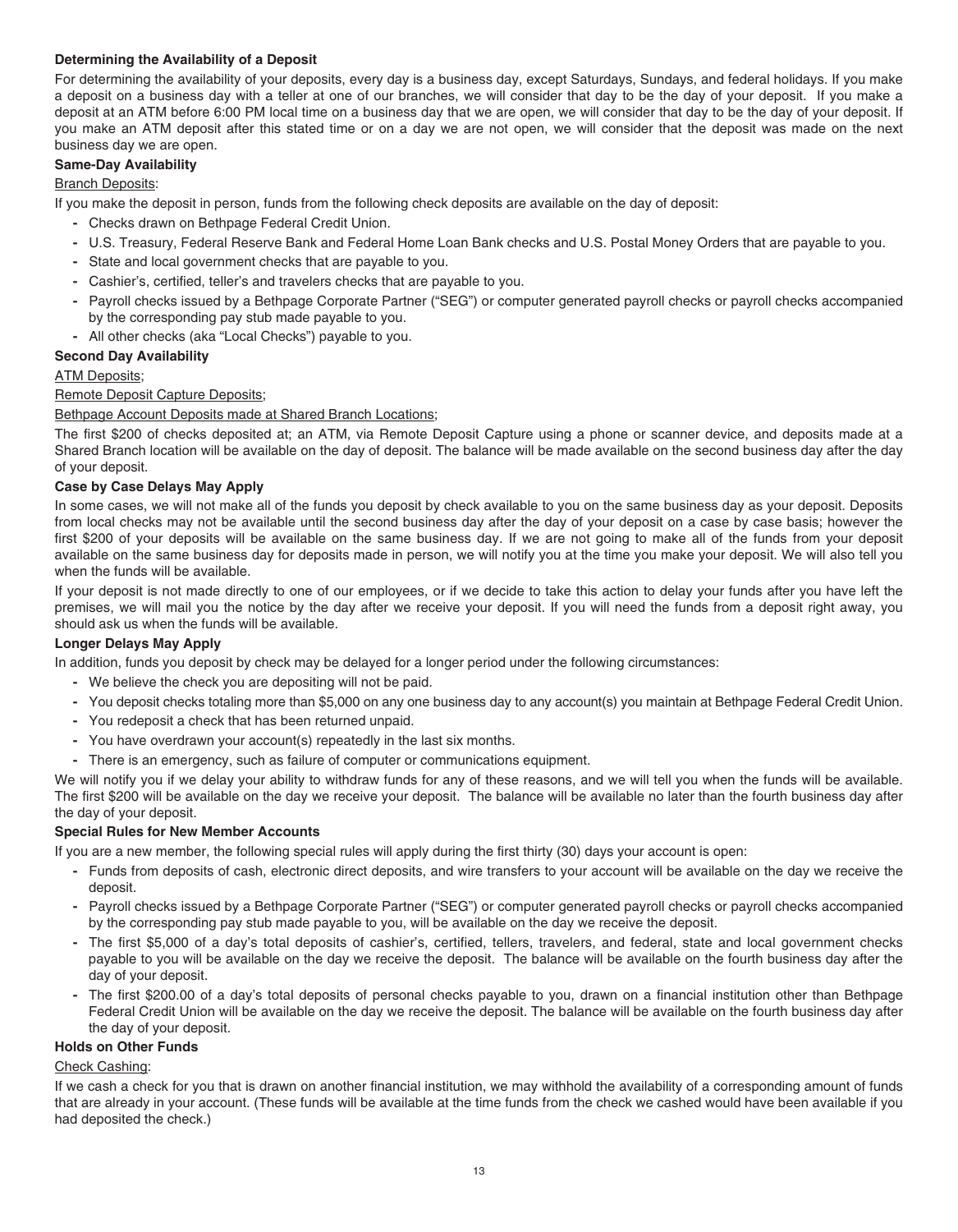#### <span id="page-16-0"></span>Other Accounts:

 If we accept for deposit a check that is drawn on another financial institution, we may make funds from the deposit available for withdrawal immediately but delay your availability to withdraw a corresponding amount of funds that you have on deposit in another account with us. The funds in the other account would then not be available for withdrawal until the time periods that are described elsewhere in this disclosure.

Please ask us if you are unsure about when funds from a deposit will be available.

# **SUBSTITUTE CHECKS AND YOUR RIGHTS**  ——————————————

#### **What is a substitute check?**

 To make check processing faster, federal law permits banks to replace original checks with "substitute checks." These checks are similar in size to original checks with a slightly reduced image of the front and back of the original check. The front of a substitute check states: "This is a legal copy of your check. You can use it the same way you would use the original check." You may use a substitute check as proof of payment just like the original check.

 Some or all of the checks that you receive back from us may be substitute checks. This notice describes rights you have when you receive substitute checks from us. The rights in this notice do not apply to original checks or to electronic debits to your account. However, you have rights under other law with respect to those transactions.

#### **What are my rights regarding substitute checks?**

 In certain cases, federal law provides a special procedure that allows you to request a refund for losses you suffer if a substitute check is posted to your account (for example, if you think that we withdrew the wrong amount from your account or that we withdrew money from your account more than once for the same check). The losses you may attempt to recover under this procedure may include the amount that was withdrawn from your account and fees that were charged as a result of the withdrawal (for example, bounced check fees).

 The amount of your refund under this procedure is limited to the amount of your loss or the amount of the substitute check, whichever is less. You also are entitled to interest on the amount of your refund if your account is an interest-bearing account. If your loss exceeds the amount of the substitute check, you may be able to recover additional amounts under other law.

 We may reverse the refund (including any interest on the refund) if we later are able to demonstrate that the substitute check was correctly posted to your account.

#### **How do I make a claim for a refund?**

 If you believe that you have suffered a loss relating to a substitute check that you received and that was posted to your account, please contact us at:

 Bethpage Federal Credit Union Operations Center - Check Processing PO Box 2069 Glen Burnie, MD 21060

800-628-7070

 You must contact us within 40 calendar days of the date that we mailed (or otherwise delivered by a means to which you agreed) the substitute check in question or the account statement showing that the substitute check was posted to your account, whichever is later. We will extend this time period if you were not able to make a timely claim because of extraordinary circumstances.

Your claim must include —

- A description of why you have suffered a loss (for example, you think the amount withdrawn was incorrect);
- An estimate of the amount of your loss;
- An explanation of why the substitute check you received is insufficient to confirm that you suffered a loss; and
- • A copy of the substitute check or the following information to help us identify the substitute check: the check number, the amount of the check, the date of the check, and the name of the person to whom you wrote the check.

# **ELECTRONIC FUND TRANSFER AGREEMENT AND DISCLOSURE FOR BUSINESS ACCOUNTS**

——————————————

 Indicated below are types of Electronic Fund Transfers we are capable of handling, some of which may not apply to your account. Please read this disclosure carefully and keep this for future reference.

 **Electronic Funds Transfers Initiated By Third Parties.** You may authorize a third party to initiate electronic fund transfers between your account and the third party's account. These transfers to make or receive payment may be one-time occurrences or may recur as directed by you. These transfers may use the Automated Clearing House (ACH) or other payments network. Your authorization to the third party to make these transfers can occur in a number of ways. For example, your authorization to convert a check or draft to an electronic fund transfer or to electronically pay a returned check or draft charge can occur when a merchant provides you with notice and you go forward with the transaction (typically, at the point of purchase, a merchant will post a sign and print the notice on a receipt). In all cases, these third party transfers will require you to provide the third party with your account number and credit union information. This information can be found on your check or draft as well as on a deposit or withdrawal slip. Thus, you should only provide your credit union and account information (whether over the phone, the Internet, or via some other method) to trusted third parties whom you have authorized to initiate these electronic fund transfers. Examples of these transfers include, but are not limited to:

 **• Preauthorized credits.** You may make arrangements for certain direct deposits to be accepted into your checking, savings or money market account(s).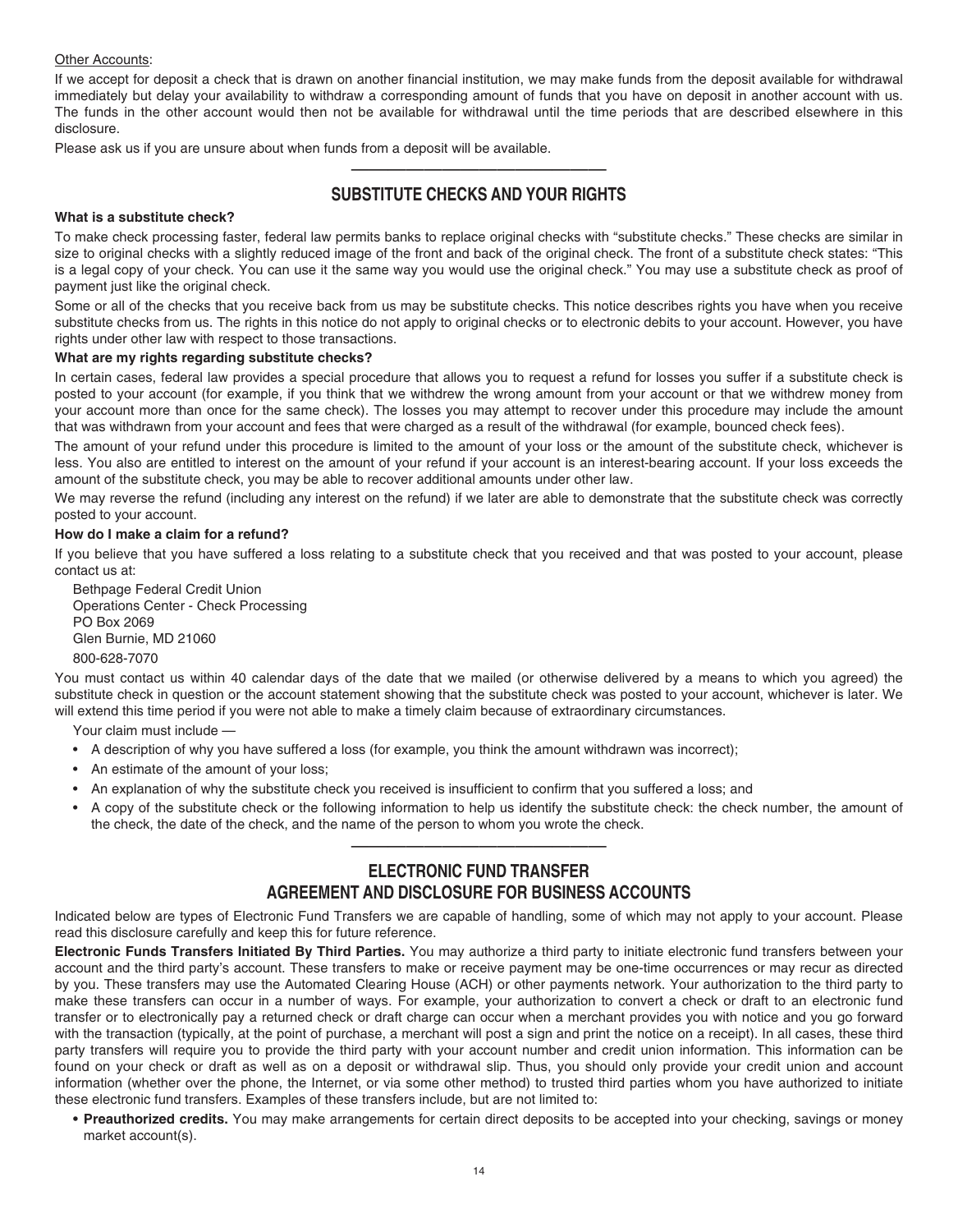- **Preauthorized payments.** You may make arrangements to pay certain recurring bills from your checking, savings, or money market account(s).
- **Electronic check or draft conversion.** You may authorize a merchant or other payee to make a one-time electronic payment from your checking or share draft account using information from your check or draft to pay for purchases or pay bills.
- **Electronic returned check or draft charge.** You may authorize a merchant or other payee to initiate an electronic funds transfer to collect a charge in the event a check or draft is returned for insufficient funds.

 **Automated Telephone Banking Transfers - types of transfers -** You may access your account by telephone 24 hours a day at 800-628- 7070 using authentication criteria established by Bethpage, to:

- transfer funds between checking, money market, line of credit or savings
- make payments from checking, savings or money market to loan accounts with us
- get information about:
- **-** the account balance of checking, savings, money market and loans

 **Types of Debit Card Point-of-Sale Transactions -** You may access your checking account(s) to purchase goods or pay for services (in person, online or by phone) or do anything that a participating merchant will accept, including returns.

 **Point-of-Sale Transactions - dollar limitations -** Using your card:

**•** you may not exceed \$2,500.00 in transactions per day

 **Advisory Against Illegal Use.** You agree not to use your card(s) for illegal gambling or other illegal purpose. Display of a payment card logo by, for example, an online merchant does not necessarily mean that transactions are lawful in all jurisdictions in which the cardholder may be located.

 **Online Banking Transfers - types of transfers and dollar limitations -** You may access your account(s) by computer through the internet by logging onto our website at www.lovebethpage.com and using authentication criteria established by Bethpage, to:

- transfer funds between checking, savings or money market
- transfer funds from line of credit to checking, savings or money market
- make payments from checking, savings or money market to loan account(s) with us
- make payments from checking to third parties (Bill Pay) unless otherwise agreed to by Bethpage, the following Bill Pay limits apply:
	- **-** you may transfer no more than \$10,000.00 per day to any one payee
	- **-** you may transfer no more than \$20,000.00 per day in total
- get information about:
- **-** the account balance of any deposit or loan product
- Remote Deposit Capture

 **Mobile Banking Transfers - types of transfers -** You may access your account(s) through the browser on your cell or mobile phone at [www.lovebethpage.com or by downloading our mobile banking app and using authentication criteria established by Bethpage, to](www.lovebethpage.comorbydownloadingourmobilebankingappandusingauthenticationcriteriaestablishedbyBethpage,to):

- transfer funds between checking, savings or money market
- transfer funds from line of credit to checking, savings or money market
- make payments from checking, savings or money market to loan account(s) with us
- make payments from checking to third parties (Bill Pay) unless otherwise agreed to by Bethpage, the following Bill Pay limits apply:
- **-** you may transfer no more than \$10,000.00 per day to any one payee
- **-** you may transfer no more than \$20,000.00 per day in total
- get information about:
- the account balance of any deposit or loan product
- Remote Deposit Capture

 You may be charged access fees by your cell phone provider based on your individual plan. Web access is needed to use this service. Check with your cell phone provider for details on specific fees and charges.

#### **FEES**

- We do not charge for direct deposits to any type of account.
- We do not charge for preauthorized payments from any type of account.
- Except as indicated elsewhere, we do not charge for these electronic fund transfers.

 **Transaction Limitations.** Transfers from a savings or money market account to a third party or to another account at Bethpage by preauthorized, automatic, telephone, online or mobile Banking are limited to no more than six (6) transfers per statement cycle. Excess transaction fees may apply. Refer to the transaction limitations section of this agreement for further information and our Fee Schedule for the fee amount.

 **ATM Operator/Network Fees.** When you use an ATM not owned by us, you may be charged a fee by the ATM operator and/or owner (and you may be charged a fee for a balance inquiry even if you do not complete a fund transfer).

#### **DOCUMENTATION**

- **Terminal transfers.** You can get a receipt at the time you make a transfer to or from your account using an automated teller machine or point-of-sale terminal. However, you may not get a receipt if the amount of the transfer is \$15 or less.
- **Preauthorized credits.** If you have arranged to have direct deposits made to your account at least once every 60 days from the same person or company, you can call us at 800-628-7070, use Online Banking or see your periodic statements to find out whether or not the deposit has been made.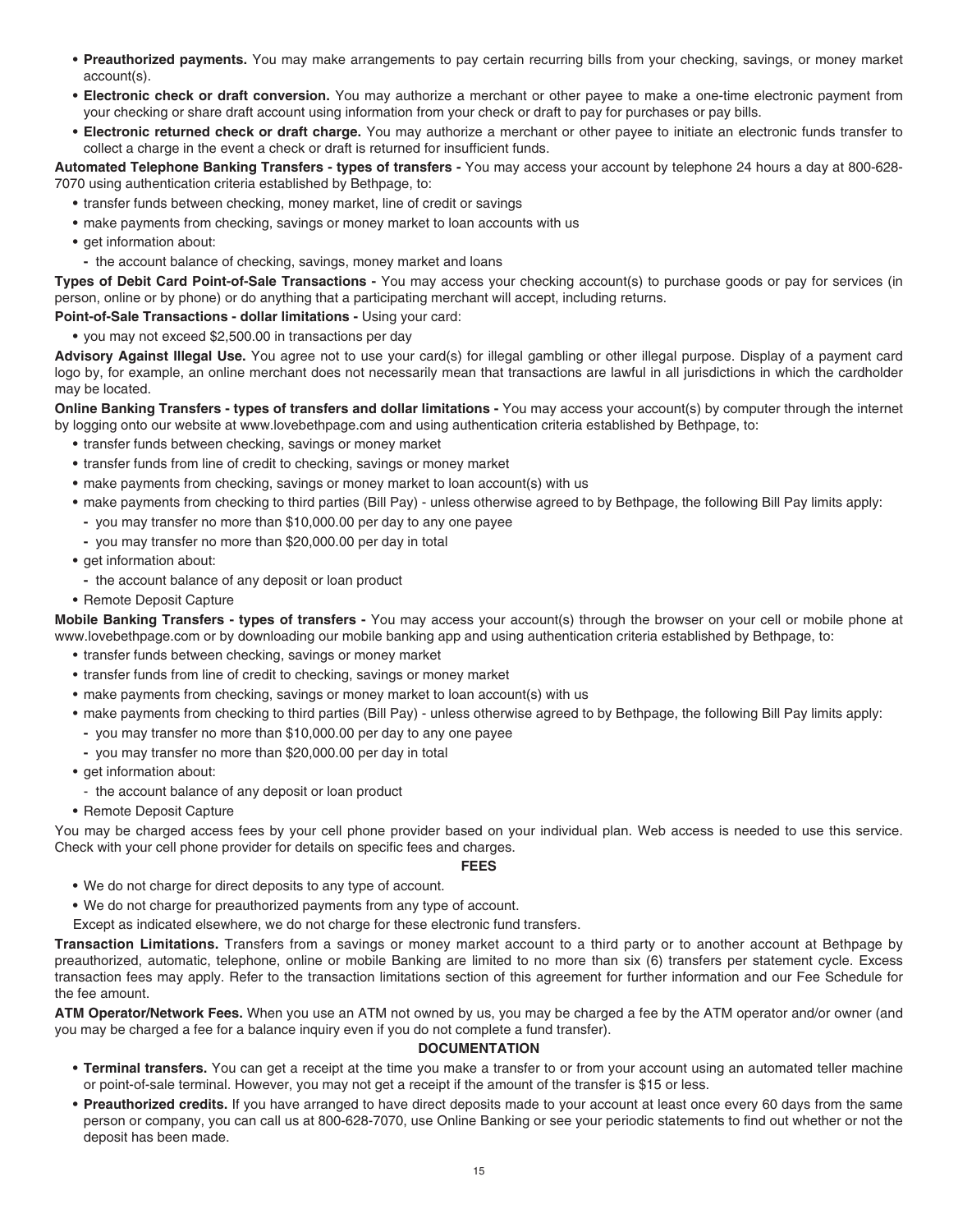#### **• Periodic statements.**

You will get a monthly account statement from us for your checking accounts.

 You will get a monthly account statement from us for your savings and money market accounts, unless there are no transfers in a particular month. In any case, you will get a statement at least quarterly.

#### **PREAUTHORIZED PAYMENTS**

 **• Stop payment procedure.** If you have told us in advance to make regular payments out of your account, you can stop any of these payments. Here is how:

 Call us at the telephone number in this agreement or write us at Bethpage Federal Credit Union, P.O. Box 2069, Glen Burnie, MD 21060, in time for us to receive your request 3 business days or more before the payment is scheduled to be made. If you call, we may also require you to put your request in writing and get it to us within 14 days after you call.

Please refer to our separate Fee Schedule for the amount we will charge you for each stop-payment order we receive from you.

#### **FINANCIAL INSTITUTION'S LIABILITY**

Liability for failure to make transfers. If we do not complete a transfer to or from your account on time or in the correct amount according to our agreement with you, we will be liable for your losses or damages. However, there are some exceptions. We will not be liable, for instance:

- (1) If, through no fault of ours, you do not have enough money in your account to make the transfer.
- (2) If you have an overdraft line and the transfer would go over the credit limit.
- (3) If the automated teller machine where you are making the transfer does not have enough cash.
- (4) If the terminal or system was not working properly and you knew about the breakdown when you started the transfer.
- (5) If circumstances beyond our control (such as fire or flood) prevent the transfer, despite reasonable precautions that we have taken.
- (6) There may be other exceptions stated in our agreement with you.

#### **CONFIDENTIALITY**

We will disclose information to third parties about your account or the transfers you make:

- (1) where it is necessary for completing transfers; or
- (2) in order to verify the existence and condition of your account for a third party, such as a credit bureau or merchant; or
- (3) in order to comply with government agency or court orders; or
- (4) if you give us your written permission; or
- (5) as disclosed in our Privacy Notice, available on our web site or by contacting us.

#### **UNAUTHORIZED TRANSFERS**

 If you believe that an unauthorized transaction has occurred, you must notify us **within twenty four (24) hours** of its posting to your account. We may require you to submit an affidavit of unauthorized activity in connection with any such transaction immediately following your notice.

 *• Additional Limits on Liability for Mastercard®-branded Debit Card*. Unless you have been engaged in fraud, you will not be liable for any unauthorized transactions using your Mastercard®-branded Debit Card if: (i) you can demonstrate that you have exercised reasonable care in safeguarding your card from the risk of loss or theft, and (ii) upon becoming aware of a loss or theft, you promptly report the loss or theft to us. Mastercard is a registered trademark, and the circles design is a trademark of Mastercard International Incorporated.

> BETHPAGE FEDERAL CREDIT UNION OPERATIONS AND RISK P.O. BOX 127 BETHPAGE, NY 11714 Business Days: Monday through Friday Excluding Federal Holidays  **NOTICE OF ATM/NIGHT DEPOSIT FACILITY USER PRECAUTIONS**  CONTACT INFORMATION: Phone: 800-628-7070

 As with all financial transactions, please exercise discretion when using an automated teller machine (ATM) or night deposit facility. For your own safety, be careful. The following suggestions may be helpful.

- 1. Prepare for your transactions at home to minimize your time at the ATM or night deposit facility.
- 2. Mark each transaction in your account record, but not while at the ATM or night deposit facility. Always save your ATM receipts. Don't leave them at the ATM or night deposit facility because they may contain important account information.
- 3. Compare your records with the account statements or account histories that you receive or can access online.
- 4. Don't lend your Debit or ATM Card ("Card") to anyone.
- 5. Remember, do not leave your Card at the ATM. Do not leave any documents at a night deposit facility.
- 6. If you lose your Card or if it is stolen, promptly notify us. You should consult the other disclosures you have received about electronic fund transfers for additional information about what to do if your Card is lost or stolen.
- 7. Protect the secrecy of your Personal Identification Number (PIN). Protect your Card as though it were cash. Don't tell anyone your PIN. Don't give anyone information regarding your Card or PIN over the telephone. Never enter your PIN in any ATM that does not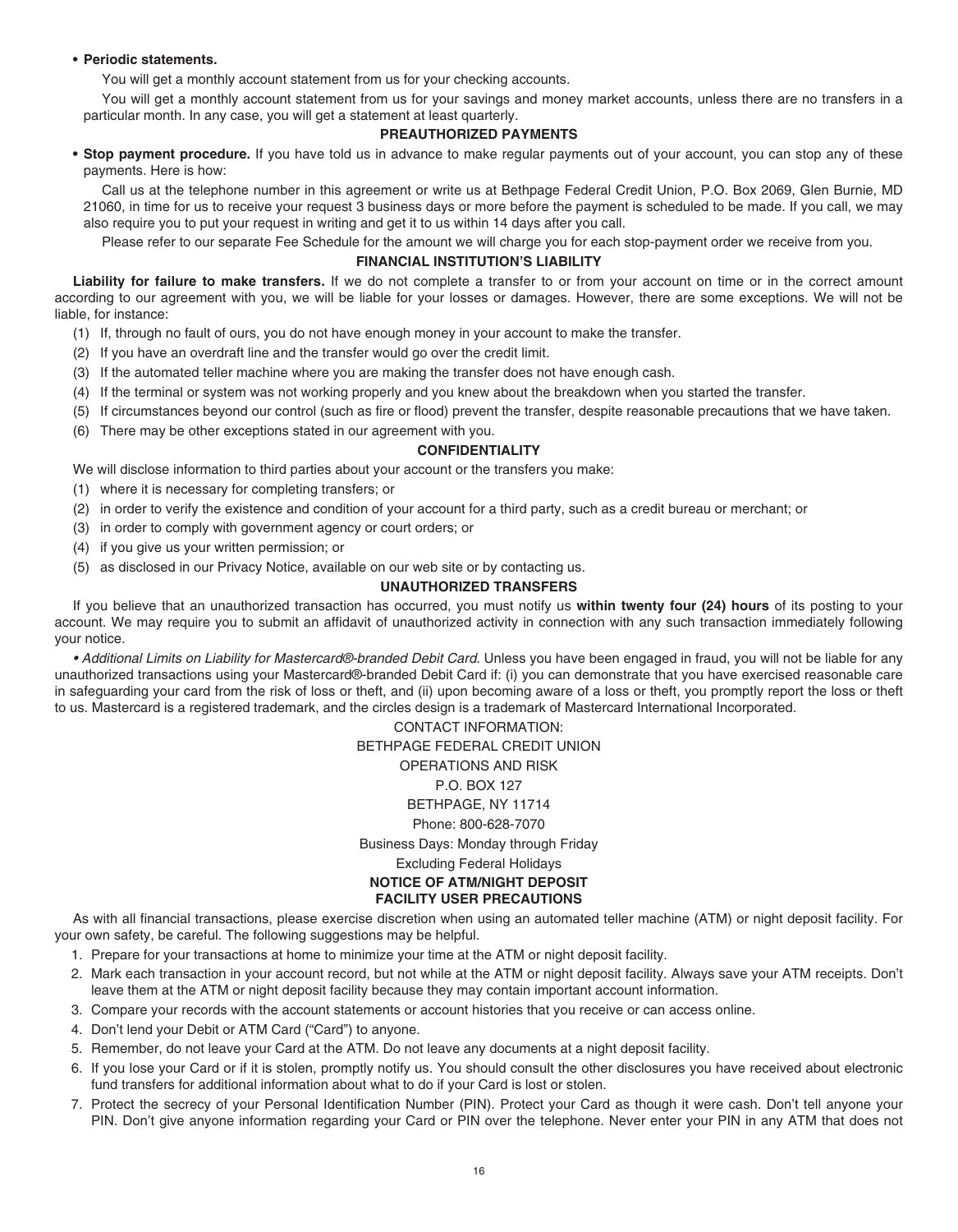<span id="page-19-0"></span> look genuine, has been modified, has a suspicious device attached, or is operating in a suspicious manner. Don't write your PIN where it can be discovered. For example, don't keep a note of your PIN in your wallet or purse.

- 8. Prevent others from seeing you enter your PIN by using your body to shield their view.
- 9. Don't accept assistance from anyone you don't know when using an ATM or night deposit facility.
- 10. When you make a transaction, be alert to your surroundings. Look out for suspicious activity near the ATM or night deposit facility, particularly if it is after sunset. At night, be sure that the facility (including the parking area and walkways) is well lighted. Consider having someone accompany you when you use the facility, especially after sunset. Defer your transaction if circumstances cause you to be apprehensive for your safety. You might consider using another ATM or night deposit facility.
- 11. If you notice anything suspicious or if any other problem arises after you have begun an ATM transaction, you may want to cancel the transaction, pocket your Card and leave. You might consider using another ATM or coming back later.
- 12. Please be sure to close any entry door completely upon entering and exiting the ATM or night depository facility. Do not permit any unknown persons to enter the facility after regular banking hours.
- 13. Don't display your cash; place withdrawn cash securely upon your person before exiting the ATM. Count the cash later when you are in the safety of your own car, home, or other secure surrounding.
- 14. At a drive-up facility, make sure all the car doors are locked and all of the windows are rolled up, except the driver's window. Keep the engine running and remain alert to your surroundings.
- 15. We want the ATM and night deposit facility to be safe and convenient for you. The activity of the automated teller machine facility may be recorded by a surveillance camera or cameras. Please tell us if you know of any problem with a facility. For instance, let us know if a light is not working or there is any damage to a facility. Please use the nearest available public telephone to call the police if emergency assistance is needed. Direct complaints concerning ATM facility security to us at the phone number listed in this agreement or the New York Department of Financial Services Consumer Services Hotline at 1-800-342-3736.

# **BUSINESS PRODUCT INFORMATION**  ——————————————

# **(CHECKING, MONEY MARKET, SAVINGS, AND CERTIFICATE ACCOUNTS)**

#### **General Information:**

Rate Sheet - For interest bearing accounts, the Annual Percentage Yield (APY) and Dividend Rate in effect at the time of account opening is listed on a Rate Sheet that will be made available to you. The Rate Sheet also includes additional information about minimum balance requirements, dividend payment timeframes and whether the rate is variable or fixed for the product you select. For Certificate accounts, maturity terms offered are also included. The following information summarizes certain information from the Rate Sheet as well as additional information specific to each type of account (Checking, Money Market Savings, and Certificate).

#### **Business Checking Accounts**

 **Rate Information -** For interest bearing checking accounts, the dividend rate and annual percentage yield for this account type are variable and may change at any time at our discretion.

 **Compounding and crediting -** Dividends will be compounded every month. Dividends will be credited to your account every month.

 **Dividend period -** The dividend period is monthly. For example, the beginning date of the first dividend period of the calendar year is January 1, and the ending date of such dividend period is January 31. All other dividend periods follow this same pattern of dates. The dividend declaration date is the last day of the dividend period; January 31 for this example.

 **Minimum balance requirements -** No minimum balance requirements apply to this account.

 **Daily balance computation method -** Dividends are calculated by the daily balance method which applies a daily periodic rate to the balance in the account each day.

 **Accrual of dividends -** Dividends will begin to accrue on the business day we receive your deposit or on the next business day if we receive your deposit on a non-business day or after our cut off time.

#### **Business Money Market Accounts**

 **Rate Information -** The dividend rate and annual percentage yield for this account type are variable and may change at any time at our discretion.

 The Money Market Account has two or more dividend rates that are applicable to specified balance levels (also referred to as a "tiered-rate account"). The dividend rate and APY your account will earn depends on the balance in the account each day, as explained in the Minimum Balance section. Consult the current Rate Sheet for the Annual Percentage Yield and Dividend Rate in effect for each balance tier.

 **Compounding and crediting -** Dividends will be compounded every month. Dividends will be credited to your account every month.

 **Dividend period -** The dividend period is monthly. For example, the beginning date of the first dividend period of the calendar year is January 1, and the ending date of such dividend period is January 31. All other dividend periods follow this same pattern of dates. The dividend declaration date is the last day of the dividend period; January 31 for this example.

 **Minimum balance requirements -** The minimum balance required to open this account is \$1.00. The minimum balance required to earn the dividend rate and APY for each Tier is shown on the Rate Sheet. The Rate Sheet will include the balance requirements in effect for each APY at the time you open your account. For any day the balance falls below the minimum for the tier, you will earn the dividend rate in effect for the lower tier. For any day the balance falls below the minimum balance for the lowest tier, you will earn the dividend rate in effect for savings accounts. The dividend rate is calculated based on the ending balance for each day.

 The following example illustrates how the dividend rate and APY may vary during a given month, depending on the account balance for each day, using the APY balance requirements in effect for each tier at the time of this disclosure (for illustrative purposes only).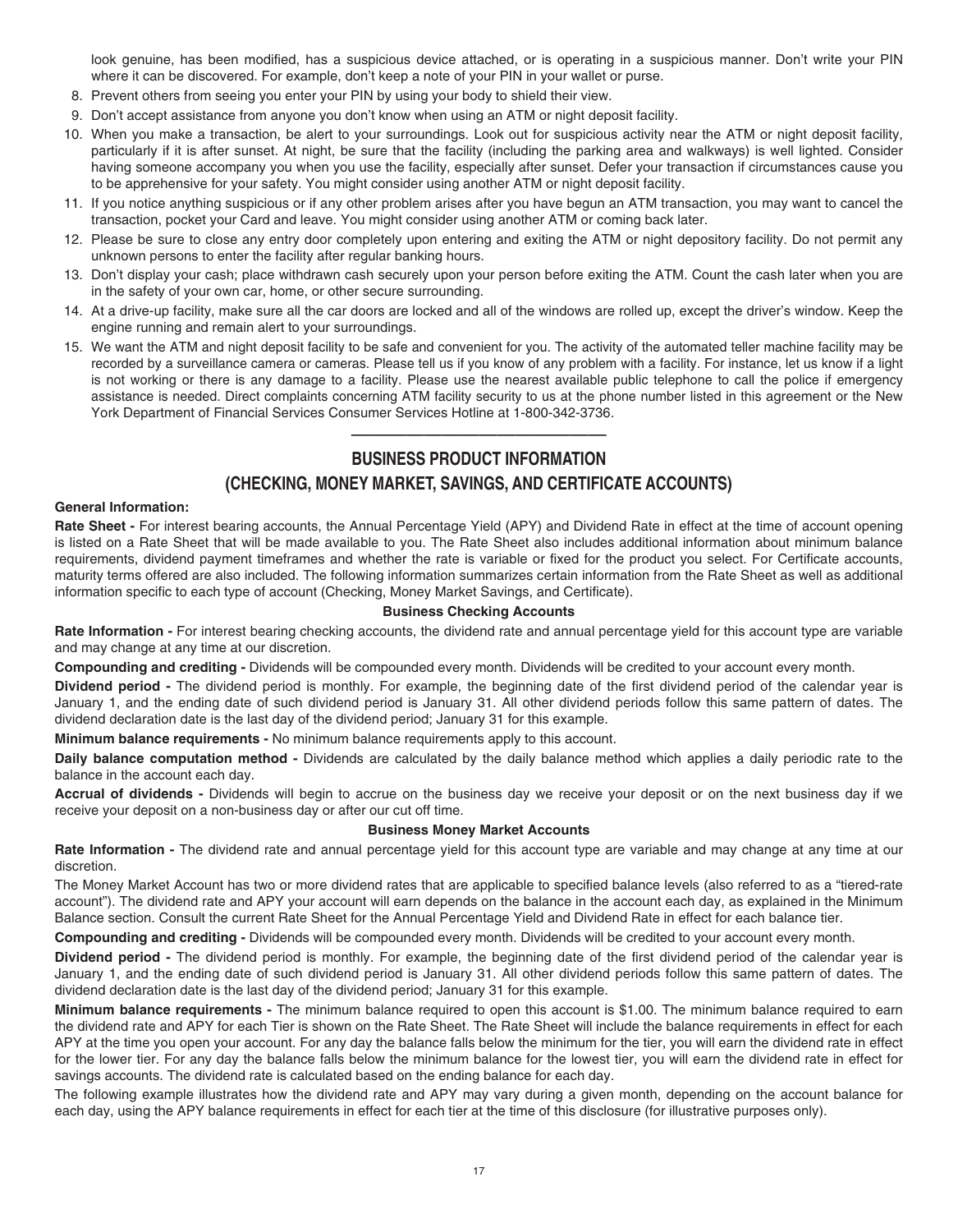<span id="page-20-0"></span>Tier 1 - \$500 required to earn the Tier 1 dividend rate and APY.

Tier 2 - \$25,000 required to earn the Tier 2 dividend rate and APY.

Tier 3 - \$50,000 required to earn the Tier 3 dividend rate and APY.

- Ending balance in Tier 3 from April 1st through April 15th Tier 3 dividend rate and APY would apply for each of these days.
- • Ending balance below \$500 from April 16th through April 30th The savings dividend rate and APY would apply for each of these days.

 **Daily balance computation method -** Dividends are calculated by the daily balance method which applies a daily periodic rate to the balance in the account each day.

 **Accrual of dividends -** Dividends will begin to accrue on the business day we receive your deposit or on the next business day if we receive your deposit on a non-business day or after our cut off time.

 **Transaction limitations -** During any monthly statement cycle, you may not make more than six withdrawals or transfers to another credit union account of yours or to a third party by means of a preauthorized or automatic, computer or telephone order or instruction, or by check, draft, debit card, or similar order to a third party. If you exceed the transfer limitations set forth above, your account may be subject to closure by the credit union.

#### **Business Savings Accounts**

 **Rate Information -** The dividend rate and annual percentage yield for this account type are variable and may change at any time at our discretion.

 **Monthly dividend requirements -** A minimum daily balance of \$5.00 is required to accrue monthly dividends.

 **Compounding and crediting -** Dividends will be compounded every quarter. Dividends will be credited to your account every quarter.

 **Dividend period -** The dividend period is quarterly. For example, the beginning date of the first dividend period of the calendar year is January 1, and the ending date of such dividend period is March 31. All other dividend periods follow this same pattern of dates. The dividend declaration date is the last day of the dividend period; March 31 for this example.

 **Minimum balance requirements -** The minimum balance required to open this account is \$5.00. You must maintain a minimum daily balance of \$5.00 in your account each day to obtain the disclosed annual percentage yield.

 **Daily balance computation method -** Dividends are calculated by the daily balance method which applies a daily periodic rate to the balance in the account each day.

 **Accrual of dividends -** Dividends will begin to accrue on the business day we receive your deposit or on the next business day if we receive your deposit on a non-business day or after our cut off time.

 **Transaction limitations -** During any calendar month, you may not make more than six withdrawals or transfers to another credit union account of yours or to a third party by means of a preauthorized or automatic, computer or telephonic order or instruction, or by check, draft, debit card, or similar order to a third party. If you exceed the transfer limitations set forth above, your account may be subject to fees and closure by the credit union.

#### **Par value of a share:**

[The par value of a share in this account is \\$5.00.](https://Theparvalueofashareinthisaccountis$5.00)

#### **Business Certificate Accounts**

 **Rate Information -** Certificate accounts earn a fixed Dividend Rate. Your account will earn the dividend and APY rate stated for the term you choose until the first maturity date, except for the "Bump Up" certificate as explained in the "Certificate Additional Information" Section.

 **Withdrawal of dividends prior to maturity -** The annual percentage yield is based on an assumption that dividends will remain in the account until maturity. A withdrawal will reduce earnings.

 **Compounding frequency -** Unless otherwise withdrawn, dividends will be compounded every day.

 **Crediting frequency -** Dividends will be credited to your account every month or quarter as indicated in the Rate Sheet for the crediting frequency specific to your certificate term. You may choose to have credited dividends automatically paid to you in the form of a mailed check or transferred to another account.

 **Dividend period -** For this account type, the dividend period is monthly or quarterly as indicated in the Rate Sheet.

 **Minimum balance requirements -** [The minimum balance required to open this account is \\$50.00](https://Theminimumbalancerequiredtoopenthisaccountis$50.00).

 **Daily balance computation method -** Dividends are calculated by the daily balance method which applies a daily periodic rate to the balance in the account each day.

 **Accrual of dividends -** Dividends will begin to accrue on the business day we receive your deposit or on the next business day if we receive your deposit on a non-business day or after our cut off time.

 **Transaction Limitations -** Additional deposits into the account (other than credited dividends) are not permitted during the term of the account. The term of the account cannot be changed until Maturity. Withdrawals of principal prior to account maturity are subject to an early withdrawal penalty. This penalty does not apply to withdrawals of dividends credited during the certificate term. However, if you renew your certificate, dividends credited that remain in your account will become part of the principal for the renewed term and subject to early withdrawal penalty.

#### **Early withdrawal penalties -**

A penalty may be imposed for withdrawal of principal before maturity as follows:

- Twelve (12) month or shorter term the penalty will equal ninety (90) days dividends on the principal amount withdrawn.
- Term greater than twelve (12) months the penalty will equal 180 days dividends on the principal amount withdrawn.

 In certain circumstances such as the death or incompetence of an owner of this account, the law permits, or in some cases requires, the waiver of the early withdrawal penalty. Other exceptions may also apply, for example, if this is part of an IRA or other tax-deferred savings plan.